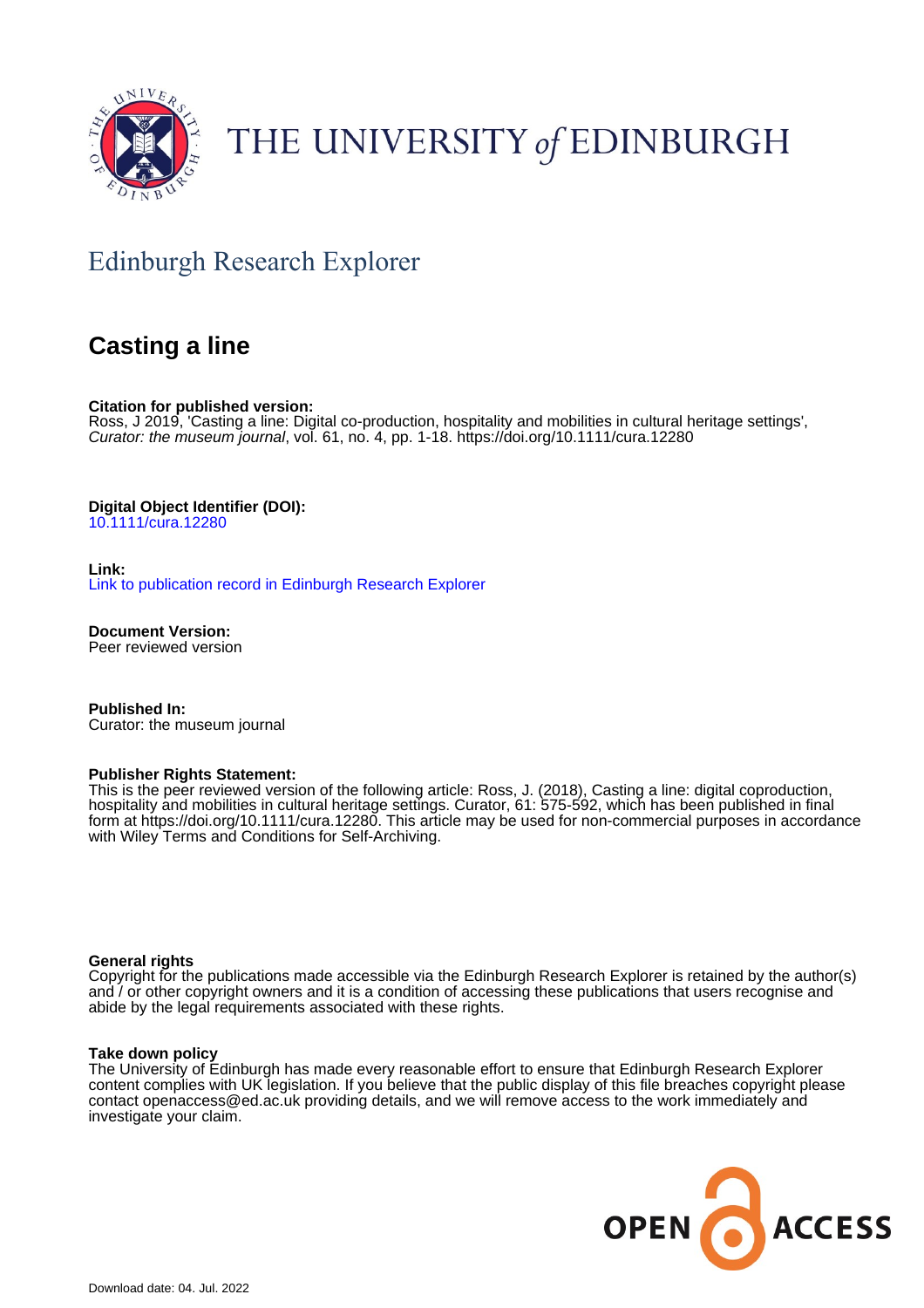#### **Casting a line: digital co-production, hospitality and mobilities in cultural heritage settings**

#### *[Author name] Jen Ross*

*[Bio] Jen Ross (jen.ross@ed.ac.uk) is Senior Lecturer in Digital Education at the University of Edinburgh, Edinburgh, UK. She is co-director of the Centre for Research in Digital Education, and leads the Digital Cultural Heritage Research Network in Edinburgh. She has been working on research and engagement projects with the museum and gallery sector since 2007, and her research in this field focuses on how and where people engage with digital objects, and engage digitally with cultural heritage, with a recent emphasis on evaluation, mobilities and digital futures for openness.*

#### **[A-Head]** Abstract

This article argues that co-production in digital cultural heritage settings has distinctive features, of interest to researchers and professionals in the field. Drawing on theories of hospitality and mobilities, it explores the impact of multiple spaces and times, the 'unknowable other', the challenges to the stability of relationships of host and guest, and the rethinking of hospitality that come along with digital coproduction. It offers the concept of 'trajectory' as a new and generative way of considering hospitality. Tracing the concept of trajectory through a recent research project, Artcasting, it concludes with observations about how features of digital coproduction can and should shape our understandings and expectations of digital and mobile engagement with cultural heritage.

#### **[A-Head]** Introduction

how should we welcome the stranger, the sojourner, the traveller, the other? Where might hospitable encounters occur, and what kinds of spaces does hospitality produce? Who is able to perform the welcoming host, and who can be admitted as a guest? And in extending hospitality to the other, how should we define our …self? (Molz and Gibson 2007, 1)

Co-production in cultural heritage settings has been discussed, and critiqued, from a number of perspectives in recent years, but there is still useful work researchers and professionals can do with the concept to understand its relevance to online, digital, and mobile engagement. This article draws on theories of *hospitality* and *mobility* to propose an approach for thinking about co-production in digital cultural heritage settings.

In setting out this approach, I argue that the tensions and uncertainties of coproduction (Morse, Macpherson, and Robinson 2013) can be understood in online contexts as a relationship between visitor and institution which is spatially and temporally 'out of joint', and where the role of the institution is one of the 'host' in the troublesome sense theorised by Derrida: 'giving place to a guest – without, even,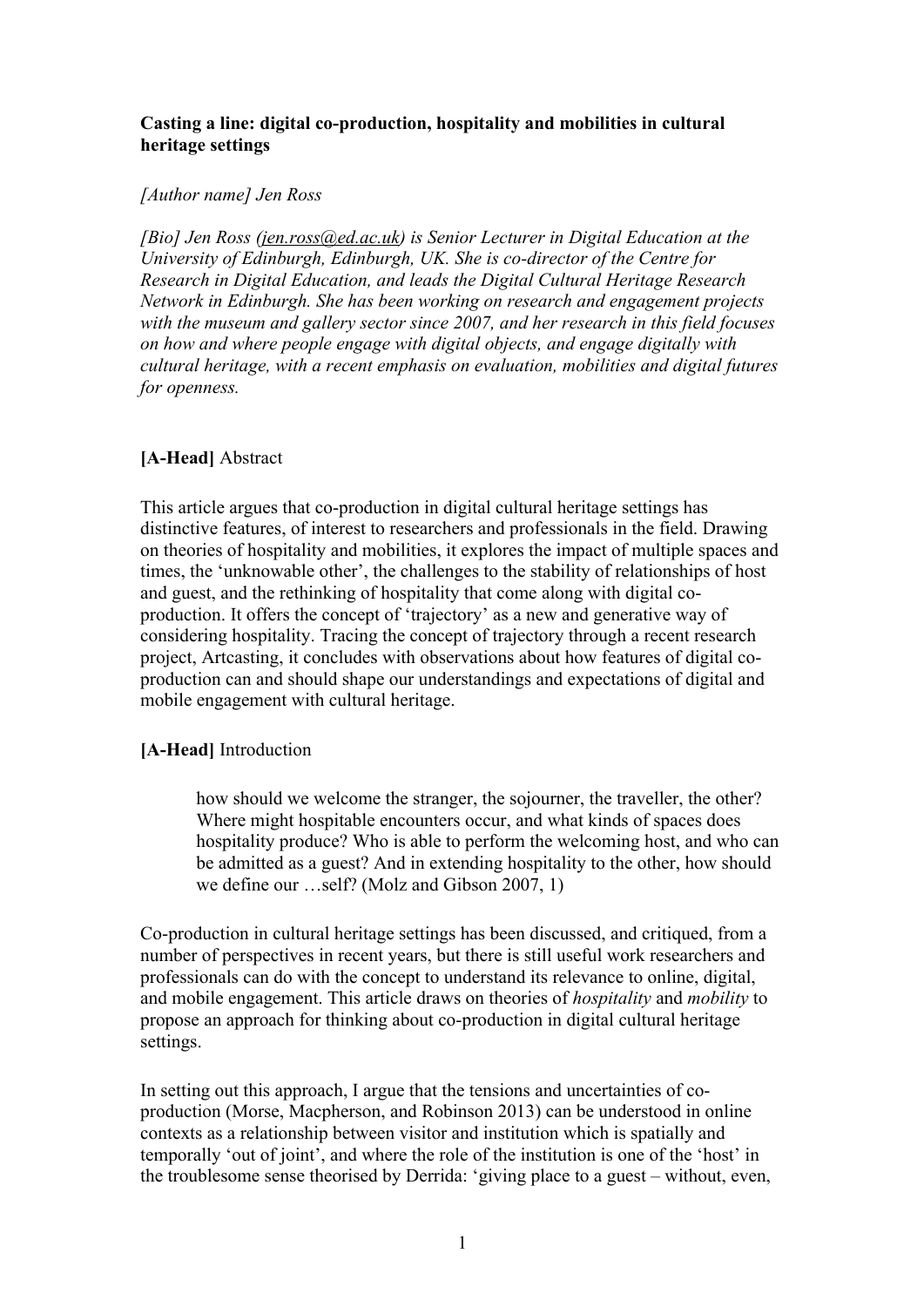knowing when this guest will arrive' (Ruitenberg 2011, 32). Tensions around power, control and what it means to be welcoming are frequently seen in discussions of coproduction, but explicit discussion of theories of hospitality are not. Hospitality, and what Doron (2009) refers to as 'hospitality's infinite obligation to the unknowable other' (p.178), provides a valuable new approach to understanding coproduction. This, combined with mobilities theory-informed insights into spatial and temporal disjointedness, trajectories and the permeability of boundaries, provides the main theoretical focus of this article.

Mobilities theory offers ways of understanding social phenomena (Sheller and Urry 2006), looking beyond a bounded setting (a classroom, a city, a museum) and instead tracing trajectories and networks. Analysing digital co-production through a lens of mobilities theory, this article looks at the instability of relationships and collaborations that digital co-production can bring and proposes these as generative rather than simply problematic.

The article begins by outlining theories of hospitality and their influence on museum learning and engagement. It goes on to examine some key issues in relation to coproduction, then introduces mobilities theory as a way to address some of the conceptual difficulties around digital co-production. Drawing the strands of hospitality and mobilities together in a discussion of David Bell's concept of the 'host-spot' (Bell 2012), I propose and discuss four key elements of digital coproduction. I argue that digital co-production:

- unfolds across multiple times and spaces;
- involves the 'unknowable other':
- challenges the stability of relationships;
- invites a rethinking of hospitality.

Exploring these four dimensions, I develop the argument that, in digital contexts, hospitality is best understood as a *trajectory* rather than as a fixed set of relations. This approach is illustrated through the example of Artcasting, a research project funded through the UK's Arts and Humanities Research Council in 2015-16. The project was informed by a mobilities-led perspective on visitor engagement with art, and this perspective was tested by building and piloting a digital platform called 'Artcasting'. Reflecting on Artcasting's design, functionality and the data it generated, I show how it can be usefully understood as digital co-production in line with the key elements I have proposed: a form of engagement which may, or may not, unfold over time and in locations well beyond the gallery space, which generated new hosting-guesting relationships, and which required significant openness on the part of the participating galleries to the unknowable other that might, or might not, arrive through mediated encounters.

Digital and mobile interventions can create opportunities for digital cultural heritage engagement and learning, but they also lend new urgency to questions at the heart of current engagement and co-production practices: how do power and participation interact? Whose role is it to welcome, and whose to be welcomed, and what happens when these roles shift? Digital co-production, and the concept of the trajectory, offer a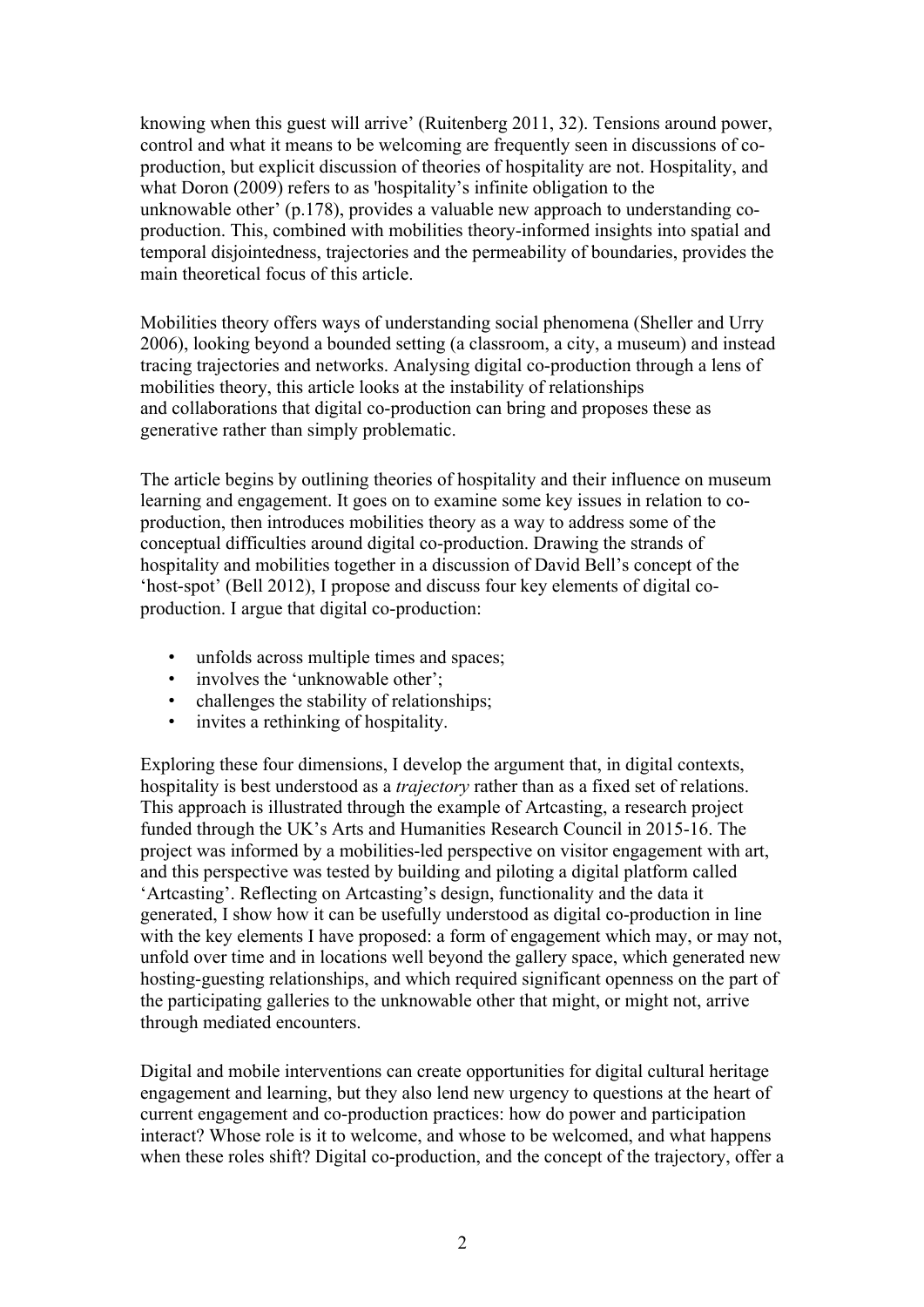new way of thinking about what digital engagement activity and practice does, and how to approach and evaluate it.

#### **[A-Head]** Hospitality

Hospitality is commonly understood as synonymous with welcome, friendliness, kindness and warmth – as 'invitations to strangers' (Dowler 2013, 783) – and it may therefore seem to be an uncontroversial aim for cultural heritage organisations, and especially for those which aspire to co-produce and co-create with audiences. However, the apparent simplicity of such an aim masks considerable complexities in the nature of insider/host and outsider/guest power dynamics; the limits of welcome; and the meaning of 'encounter'. These tensions are emerging strongly in current discussions of co-production, as we will see, and Derrida's theory of hospitality as self-contradictory (Derrida 2000, 2005; Derrida and Dufourmantelle 2000) helps explain why.

For Derrida (2000), hospitality is far from simple to perform, as it 'can only selfdestruct… or protect itself from itself, auto-immunize itself in some way, which is to say, deconstruct itself – precisely – in being put into practice' (5). Hospitality requires the host to be in control, to be the one that gives permission for the guest to enter, and to define the conduct of that guest. At the same time, the host is 'hostage' to the stranger: 'he urges him to come, even though he has no way of making him come more quickly. He waits impatiently for him as a liberator' (2000, 10). The irreconcilable tension this generates highlights the impossibility of the position of the host, leading Derrida to coin the word 'hostipitality' (evoking hospitality and hostility at once).

There is relatively little literature addressing hospitality in cultural heritage engagement and interpretation settings, especially not that which engages with hospitality as theoretical rather than solely a practical or economic concern. For example, drawing on Lashley's (2000) 'hospitality lens', Grit (2013) analyses an experience in an open-air museum in the Netherlands, and describes a desire amongst visitors there for 'recognition and interactions which go beyond the planned commercial interaction at the end of the restaurant's kitchen where the trays pass the cash register' (20); and for freedom of interaction which allow them to 'build their own temporary 'organisations' on top of existing organisations and to live through these by creating new museum spaces' (ibid). This desire for less transactional and more open-ended engagement is met, in this museum, by the work of volunteers who invite visitors into their 'homes' and provide them with a personalised experience, including snacks, toys to play with, and conversation. The paper describes one of these encounters, and the effect it has on the author, transforming an alienating experience of museum-ness ('In an open air museum I always feel like a voyeur and an uninvited guest, who is somehow being stopped at the threshold' (19)) and perfunctory restaurant service ('The line is so long that the foam of my two chocolate milks disappears. …I also receive two cookies in a wrapper and a silent 'enjoy your meal'. We finish the 'meal' and find a place where we can hand in our trays'), into a space where the welcome is generous ('We enjoyed each other's company and stay in the house for two hours') and the cookies are 'home-made'. Grit's focus in this paper on visitor experience leaves everything unspoken about what it might take in terms of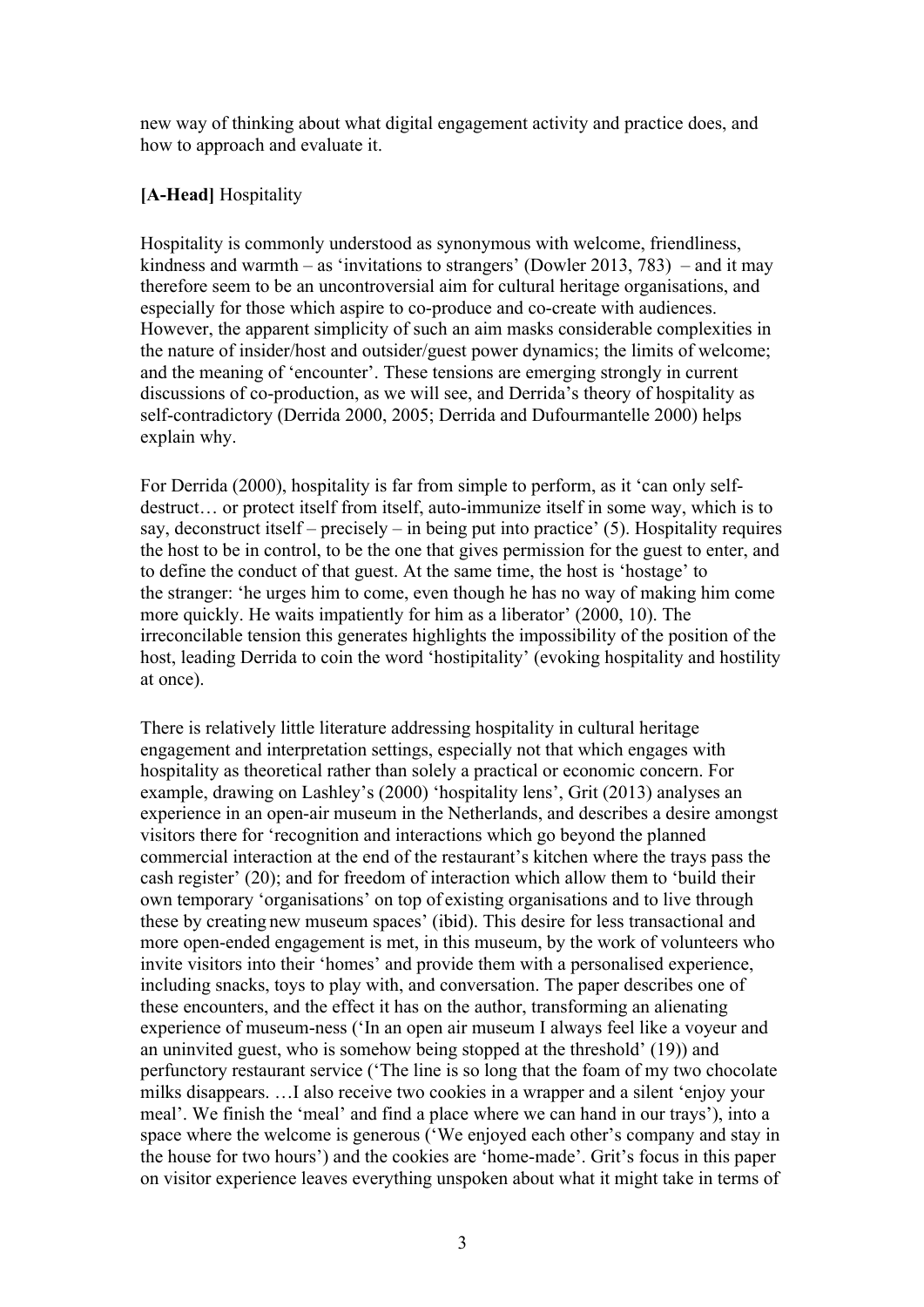material infrastructure (funding, people and resource) to create and sustain such hospitality. The perspectives of the volunteers are not explored here, so any complexities around this encounter from their points of view are left to the reader's imagination. The pressures the museum might face in juggling this provision of time and connection with the need to accommodate many visitors are equally not addressed. Theorising hospitality in Derrida's terms would invite greater consideration of these more potentially complex aspects of encounters between host and guest.

One of the most illuminating uses of theories of hospitality in the cultural heritage literature comes from Doron (2009, 178), whose critique of the concept of social inclusion in the museum is explicit about the issues of power that are so important in the context of co-production. She observes that hospitality has changed its meaning from one fraught with risk and 'fundamental incommensurability between host and guest, educator and child, museum and community', to one 'legislatable' through concepts like multiculturalism, which: 'transforms ancient hospitality's infinite obligation to the unknowable other into an economy of reciprocal relations'. To rectify this, Doron argues that museums must seek out 'strangeness' and uncertainty in their relations with visitors. She uses the example of the Jewish custom of the *sukkah*, in which a ritualised dwelling space is built outside the home, to urge a rethinking of how guests are welcomed into children's museums:

Children's museums need to become a site where hospitality is taking place not simply as a representation of a cultural form, but as a singular event where host culture and guest audience are not equalized, and where the museum does not serve as the silent third term that neutralizes the risk of being there face-toface with each other.

The difficulty of preserving difference and experiencing risk in museum settings links directly to issues of co-production, which I now go on to discuss and frame in relation to its mediation through digital technologies.

#### **[A-Head]** Co-production

Co-production in cultural heritage settings describes activity in which representatives of the cultural heritage institution and representatives of one or more of that institution's publics are engaged in reciprocal forms of participation, interpretation, co-operation or exchange. Ideally, co-production enables museums and their publics to work together to make decisions, to design programmes, or to create exhibitions and experiences, thereby ensuring the relevance of those experiences to other visitors.

The reality of a co-production collaboration has been contested in a number of ways. Kidd (2014) argues that the concept of co-production is increasingly legible as a form of 'currency' for museum professionals, who are encouraged to view interactions with visitors, especially digital interactions, as evidence of the value and impact of the institution and its activities. She describes digital technologies as inscribed with multiple 'power and potentials' for the museum in this regard. These pressures perhaps explain the extent to which institutions have invoked principles of co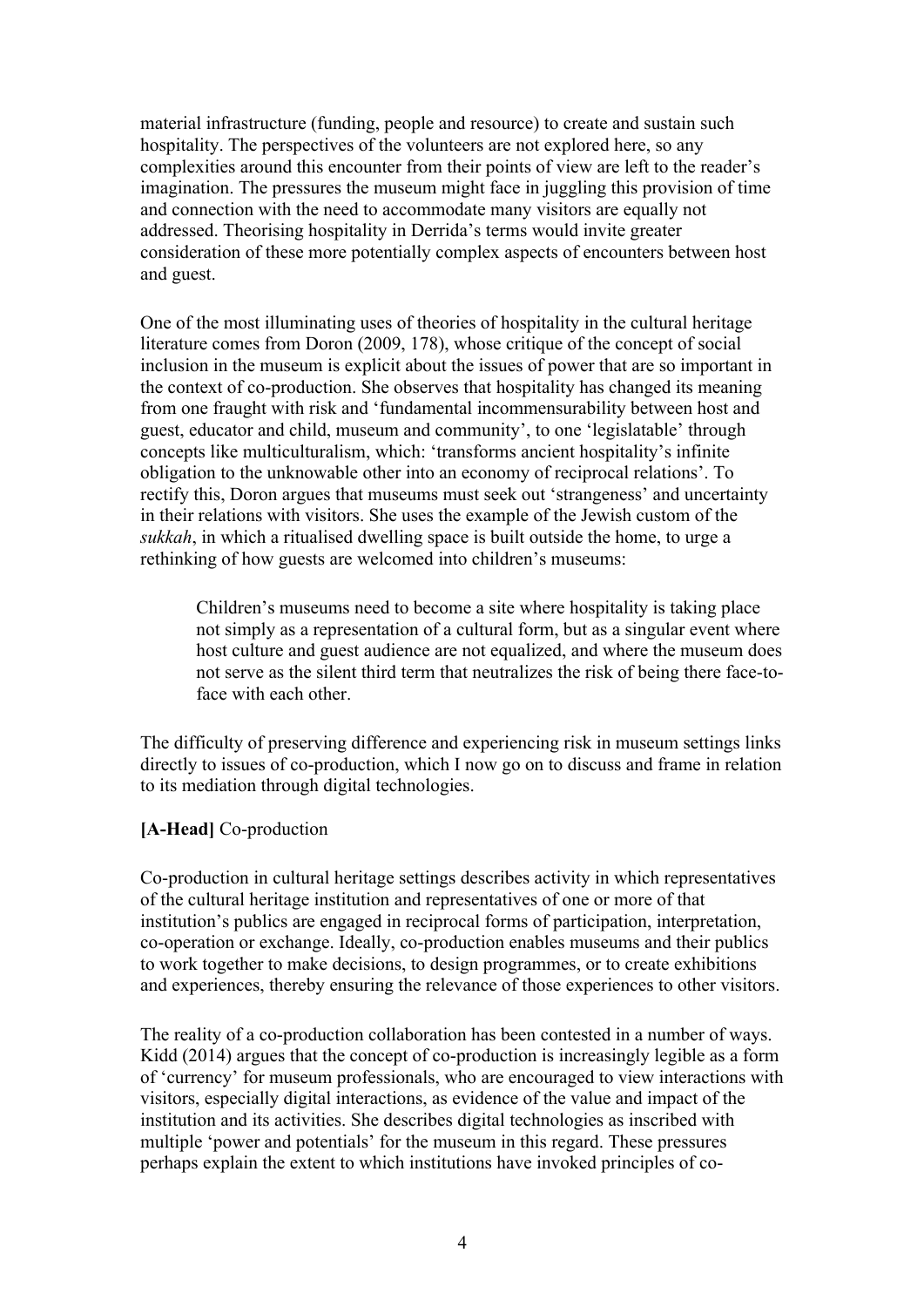production while leaving intact their authority to manage outcomes and participation itself:

despite well meaning intentions, participation is not always the democratic process it sets out to be; rather, it more frequently reflects the agendas of the institution where the processes, such as the final right to edit content, are tightly controlled by the museum. (Morse, Macpherson, and Robinson 2013, 92)

This observation echoes Lynch's (2009) description of co-production as 'empowerment-lite' – reflecting her analysis that public participation and engagement has not become as central to the work of the UK's museums as the investment, financial and otherwise, in such activities might suggest it should have. 'Engagement' within institutions is often 'underlain by particular ways of knowing and unconscious subjective roles that reinforce more manipulative and controlling senses of the word' (Ashley 2014, 262). Graham (2016) describes co-production as a political rationality 'aimed at both pluralising the number of people and stabilising the legitimacy of museums as institutions that can manage materiality and time in particular ways'. Entrenched processes of demarcation, and their centrality in the practice and the *idea* of the museum, mean that co-production in the museum setting has to be seen as involved in the production of knowledge and the stability of the institution.

Debates about power and control in cultural heritage engagement are nothing new, and they reveal certain tensions around hospitality: between insiders and outsiders, between authority and openness, and about the meanings of inclusion:

the museum has always facilitated a conversation between "us" about "them." It has always, since its birth, served to engineer a change in its visitor: to make a (better) citizen of the stranger. So what of "social inclusion" is new? (Doron 2009, 173)

Inclusion, Illeris (2006) argues, always involves the construction of an 'audience' or a 'participant'. Co-production, therefore, involves the institution in first defining who is in the group deemed 'participants' and consequently invited into the conversation being produced.

However, the notion of control can be overstated in assumptions of how cultural institutions can create and maintain spaces for public participation on its own terms. Henning (2007) argues that museums are inherently spaces of 'madness' and 'overaccumulation', which challenges the extent to which they can be analysed as 'disciplinary institutions'. The idea of the public as a stable entity is no less problematic: it needs to be understood, in itself, as a construction, or a 'phantom': 'something that is made, made of countless other issues' (Weibel and Latour 2008, 100). This is perhaps a useful way to understand why, as Graham (2016) claims, there is considerable uncertainty in the political rationality of co-production:

Once museum practices are opened up to more people – increased *variety* – then the *variability* of museum practices tends also to be opened up in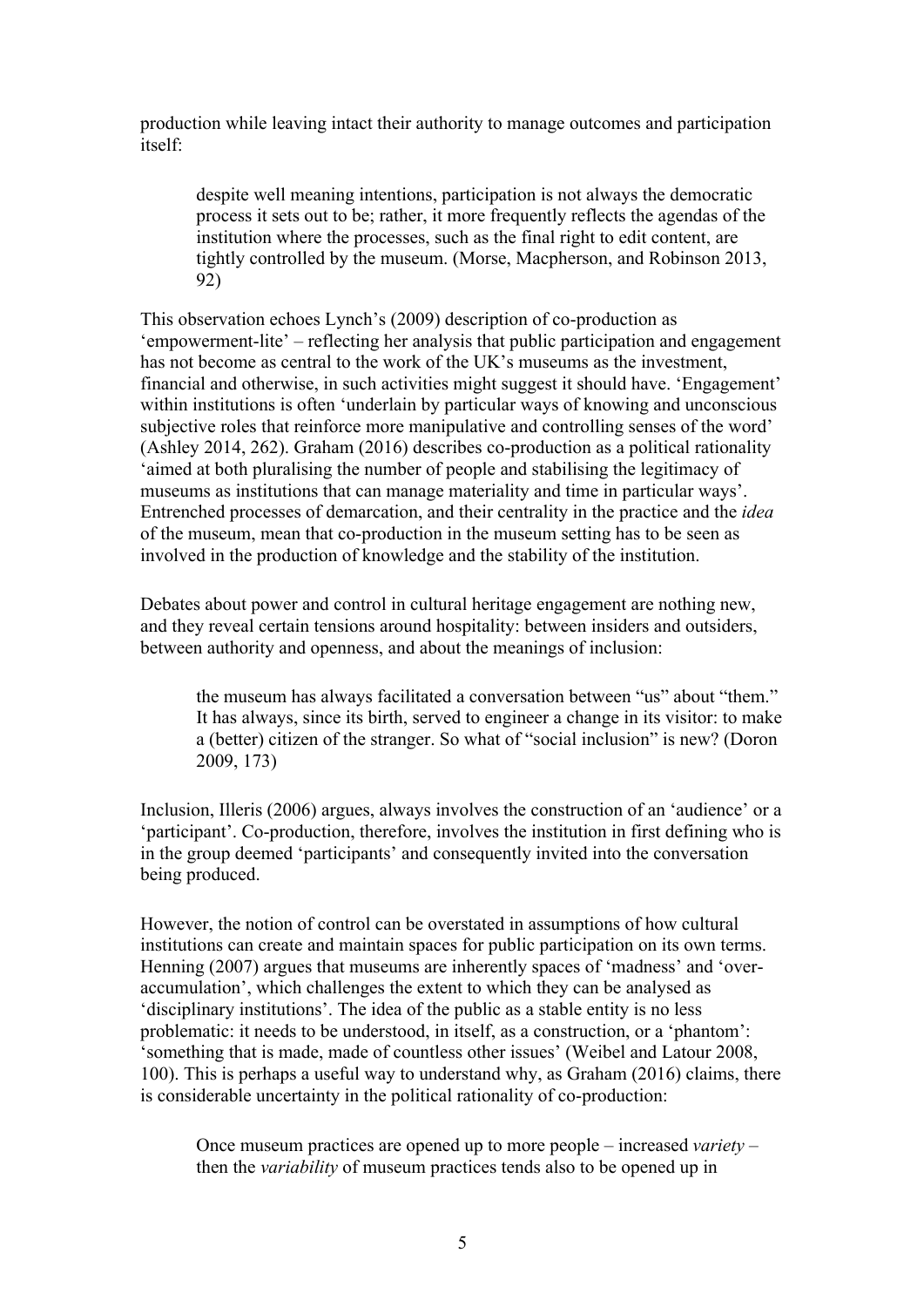unpredictable ways. …Community co-production tends to generate new theories of what museums are.

She suggests that co-production should best be understood as 'distributed responsibility', with both objects and people implicated in its widening sense of accountability for the future.

Digital engagement, communication and interpretation provides one avenue through which to explore generative ideas about participation and co-production, and account for the 'madness' of museums, the 'phantom' that is the public, and possible meanings of 'distributed responsibility'. Museums and galleries' digital engagements are subject to different kinds of relations of space and time, ones that can be significantly 'out of joint' with respect to anticipated boundaries of engagement.

Out-of-jointness can be seen as a positive principle, as Hogsden and Poulter (2012) found in their research on what they call 'virtual contact zones'. In contact zones, digital distance from the museum could, they argue, 'free up' interactions with a bark shield which formed the basis for project work involving the British Museum and students in the Netherlands and Australia, thereby putting more control in the hands of the students. They attributed this to the students' creative work taking place in locations outside the museum, with different influences consequently able to shape their interactions. Hogsden and Poulter propose this type of collaborative work as an antidote to limitations in how museums and galleries tend to see digital engagement – in particular their tendency to embrace a broadcast model which is too impersonal and focused on scale to allow for genuine reciprocity between the museum and its publics. This understanding of reciprocity, in a virtual context, helps situate my argument about hospitality and mobilities in the following section.

Distance, out-of-jointness, and reciprocity can present puzzles for educators and others with a remit to achieve impact, to evaluate effectiveness of engagement, and other duties that exist within a climate 'dominated by the language of targets, outcomes, outputs, and delivery' (Simons and McCormack 2007, 295). Digital coproduction might therefore require different approaches to both engagement and evaluation than cultural heritage institutions, and their funders, are accustomed to. It makes more untenable binary notions of 'transfer of power' and offers insight into how engagement constitutes 'a complex series of negotiations and adjustments, which are not always predictable or static' (Mason, Whitehead, and Graham 2013, 165). Taking the instability of both institution and public seriously, museums undertaking digital co-production are working in modes where relationships and spaces cannot be taken for granted, and where the mobilities, spaces and times of encounters are in flux. The following section explores how such work can be supported by mobilities thinking.

**[A-Head]** 'Host-spots', mobilities and trajectory in digital co-production

Ruitenberg (2015), considering how to operationalise hospitality in an educational context, explains it as 'a gift that is impossible and imperfect, as it operates in the aporetic tension between the abstract idea of absolute, unconditional hospitality and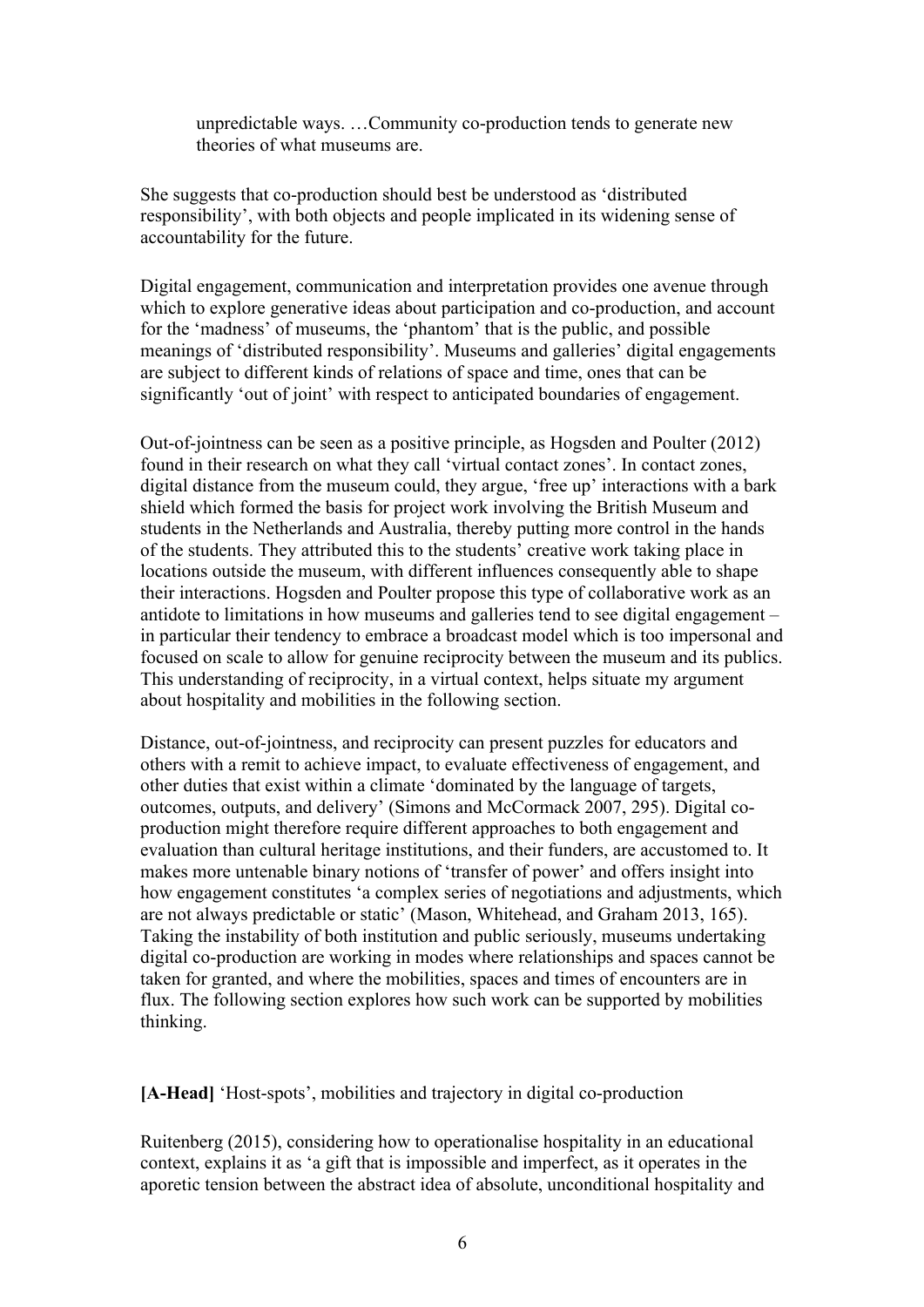the concrete demands of hospitality in *a given place and time*' (15, emphasis mine). Dikec, Clark and Barnett (2009) maintain that unconditional hospitality can exist in reality, but only as a '*moment within the event* of hospitality' (10, emphasis mine). The emphasis on the fleeting moment or particular place as a site of hospitality offers a constructive way of understanding hospitality as *temporary*. This is especially so if we consider that the moment might not be temporally aligned for host and guest – or, as Ruitenberg (2015, 35), following Derrida, puts it, that a 'simple binary between presence and absence does not hold':

the host need not be present upon the guest's arrival for the guest to experience hospitality: I may have to retrieve the key from under the mat in the absence of the host, but the sign on the door welcoming me shows that my arrival is anticipated, as do the plate of cookies and note on the kitchen table. These are traces of the host that greet me in the host's absence but that show an effort has been made to create a welcoming space for me to arrive.

Challenging a binary of absence and presence can prompt reflection and a reimagining of the nature of co-production in museum settings as *trajectory* rather than *position*. This thinking is usefully supported by mobilities theory.

Mobilities theory takes as its starting point a challenge to understanding people, communities, organisations or practices as stable or fixed, instead focusing on 'the combined movements of people, objects and information in all of their complex relational dynamics' (Sheller 2011, 1). The 'mobilities paradigm' (Sheller and Urry 2006) has had a significant impact on thinking about movement as a social and political issue as well as a practical one (Cresswell 2011). It seeks to understand a range of different mobilities and their 'complex combinations': 'corporeal travel of people; physical movement of objects; virtual travel often in real-time transcending distance; communicative travel through person-to-person messages; and imaginative travel' (Sheller and Urry 2016, 11).

Theories of mobility can be usefully applied to the use of mobile technologies like smartphones, including in cultural heritage settings (Ross et al. 2018). These technologies are part of a redefinition of space as 'hybrid' (De Souza e Silva 2006, 274), and able to 'carry' experiences across different environments (Charitonos et al. 2012), generating networked space not bound by the time scales of the visit. This hints at the kinds of analysis that are possible with a mobilities approach – that experience, interpretation, relationships and memory can also be understood in more dynamic terms.

David Bell (2012) challenges hospitality's presumed stability of the host, and the presumed rootlessness of the guest, by exploring the impact of the new mobilities paradigm on the concepts of host and guest. Instead of analysing these roles as mutually exclusive, he focuses on the role of host and the possibilities of hosting, of performing 'host-ness' in the mobile age, and he coins the term 'host-spots' (a play on the term 'hot-spots', a common way of describing wirelessly networked locations) to redefine hosting and guesting as subject positions which are tied up with spatial and temporal settings: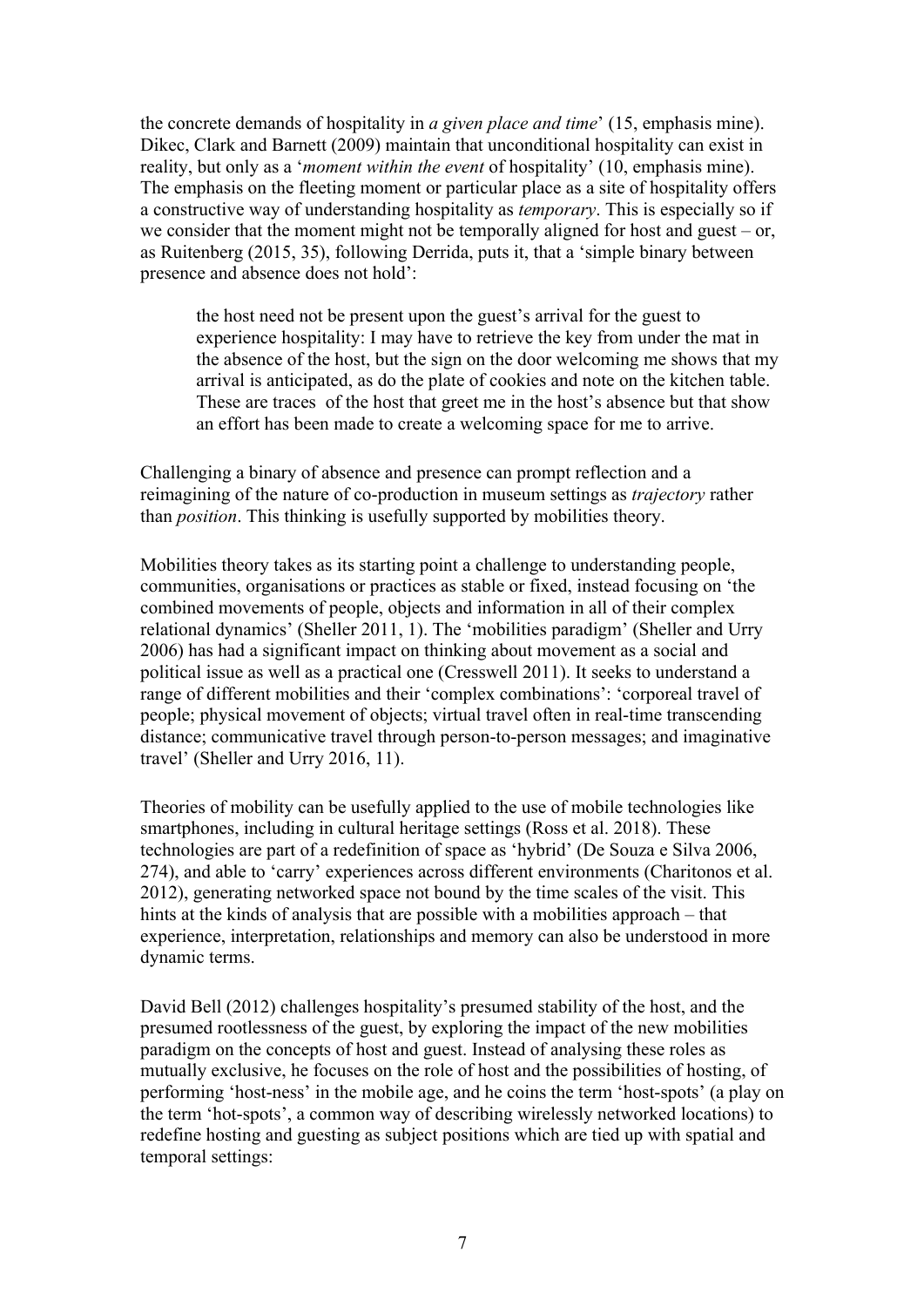'host-spots': more or less stable or fragile places and/or times when hostingguesting occurs, or when host-like or guest-like potentialities are afforded. (Bell 2012, 30)

Bell describes 'flickering moments of hosting and guesting' as a common feature of urban life which bring public and private spaces together. He argues that co-presence and tele-presence co-exist in a hybrid, and mobile technologies and their functionality reconfigure users' hospitality performances and forms of hospitable space.

I am interested in linking hospitality with a specific aspect of mobility: the trajectory. Temporality is well understood in the context of museum learning, for example in Falk and Dierking's (2000) description of the museum experience as circular rather than linear, reflecting its many 'twists and turns' that defy easy divisibility; or Charitonos et al's (2012, 2-3) description of museum learning as 'defined by temporal connections':

it can be extended and augmented, depending on what sorts of connections a person realises, recognises and acknowledges, as well as makes to past or future interactions with other people, things, ideas or institutions.

In the context of co-production, trajectory invites us to consider movements of people into, through and away from the museum, taking up different positions in relation to shifting host/guest trajectories as they enter, leave, and re-encounter it.

What are the possibilities of 'host-spots' in trajectories of digital co-production and hybrid space? Uses of digital cultural heritage objects in social media are one common example. The sources of such objects can usefully be categorised along axes of 'direct–aggregated', referring to the original location of the object that has been shared, and 'authorised–unauthorised', depending on whether the institution has authorised the sharing or reuse of digital objects on social media (Figure 1).

#### **[Figure 1]**

**[Figure 1 caption]** Figure 1. Sources of digital cultural heritage objects online

Similarly, the uses of these objects can be viewed along a spectrum from fully referenced and acknowledged to informally posted without credit, to more active uses such as modifying by cropping or superimposing.

This range of practices in relation to access and use of digital cultural heritage objects offers many possible trajectories of hospitality. The position of 'host' shifts from the museum to the aggregator web site to the user themselves as control over and location of the digital object moves. Guesting is constructed and reconfigured through timelines, searches, mentions, likes and upvotes. The user-as-host might even extend a welcome to the museum-as-guest by mentioning it on their personal feed. All of these trajectories coalesce around an object whose meanings are shifting in the process.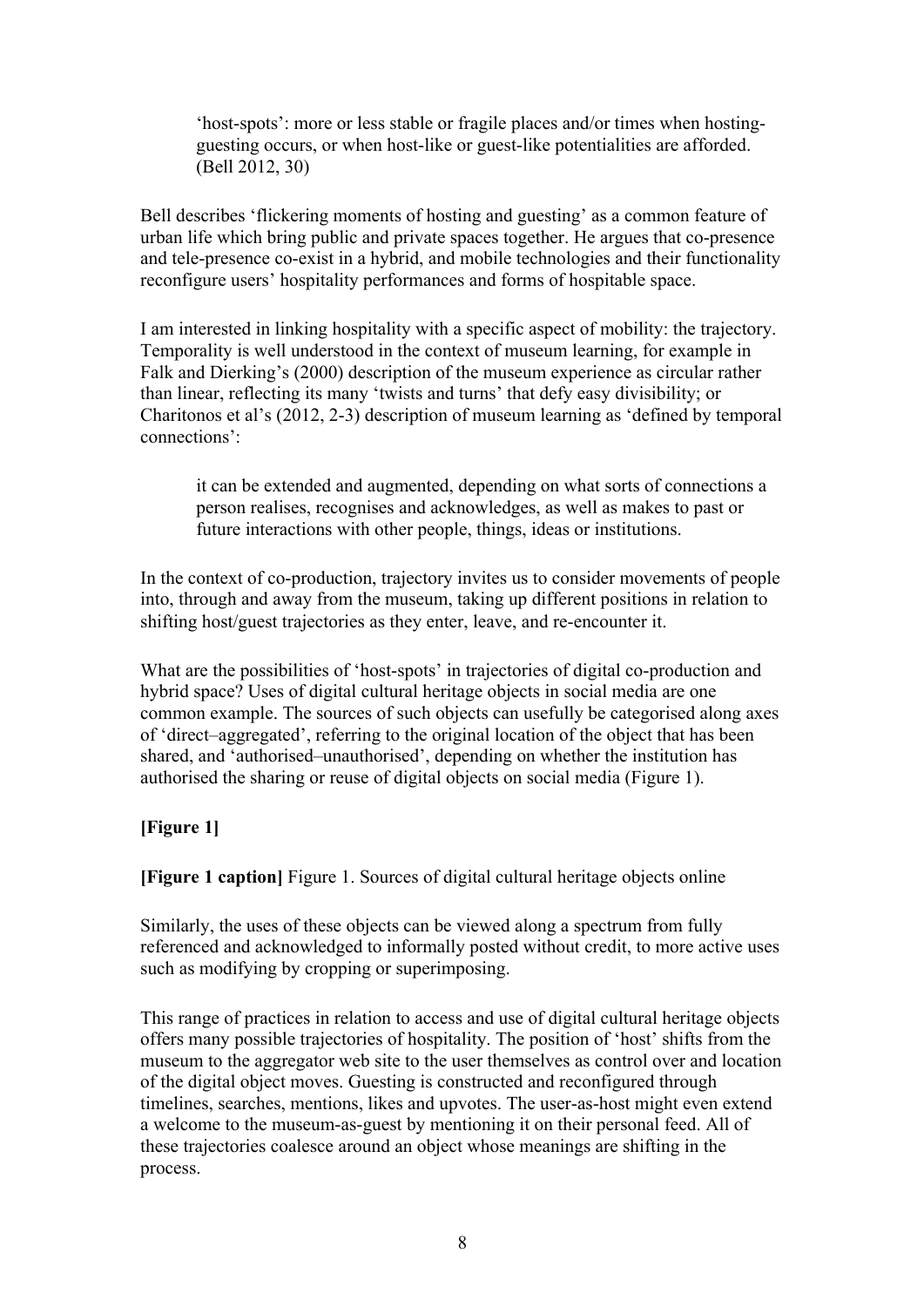These encounters directly or indirectly make a connection to the museum, through the use of these objects, and trace a trajectory away from it, to express memories, relationships, feelings, ideas and sensibilities of hosting. It is useful to theorise this range of kinds of connections as an asynchronous form of co-production, in which museums and visitors work co-operatively, but not together, to create new encounters with objects. Reciprocity is performed through the movements of digital artefacts into and between different spaces and contexts, producing new exchanges of meaning. In terms of Bell's host-spots, 'flickering moments' of digital co-production are trajectories of hosting, lines of movement that cut through the stable and fixed boundaries of an exhibition or collection and carry their offering elsewhere, to a guest that may not arrive in the museum, but may nonetheless be part of an encounter with it. Encounters with digital museum objects are neither tied exclusively to the institution, nor independent of it – they are not certain to happen, their happening is unpredictable, and their effects are often beyond the scope of control of those tasked with engaging the public. What, then, does reciprocity and co-production mean in these encounters?

From unauthorised examples of appropriation, such as on sites like Fly Art Productions where hip hop lyrics are superimposed on artworks<sup>1</sup>, to visitors photographing and sharing with their online communities things they have seen in museums, roles of hosting and forms of co-production of digital cultural heritage meanings create new possibilities and tensions for museums. Users and others might continue to re-encounter and re-use digital objects in a future which no longer includes the original exhibition or collection. When a museum explicitly invites visitors to exchange and share digital objects, the museum makes itself a point of reference for the trajectory of the hosting and guesting that might subsequently occur. It simultaneously makes these future exchanges possible, and takes itself out of active participation in them. This, too, may be an important element of hospitality, as Ruitenberg (2015, 3) suggests in relation to education:

the task of education is to welcome newcomers into the old world, the world as it is, and not to predetermine for newcomers what they may want to do with that world as they receive it.

In other cases, these trajectories may be initiated by the results of a search engine query, browsing a cultural aggregation site like Europeana, or encounters that begin in social networks. As more collections and digital objects and images become open to re-use, uses that were previously unauthorised and therefore beyond the gaze of the museum become one of its matters of concern, and a possible part of its strategies for outreach, connection and co-creation.

What is the responsibility of the museum in relation to digital technologies and practices? Derrida's ethic of hospitality 'radically decentres' the position of the host (Ruitenberg 2015, 14) – and Ruitenberg notes that, in practice, this ethic leaves us without clear answers to 'right action' or the appropriate ways that institutions should 'receive the other':

 <sup>1</sup> http://flyartproductions.tumblr.com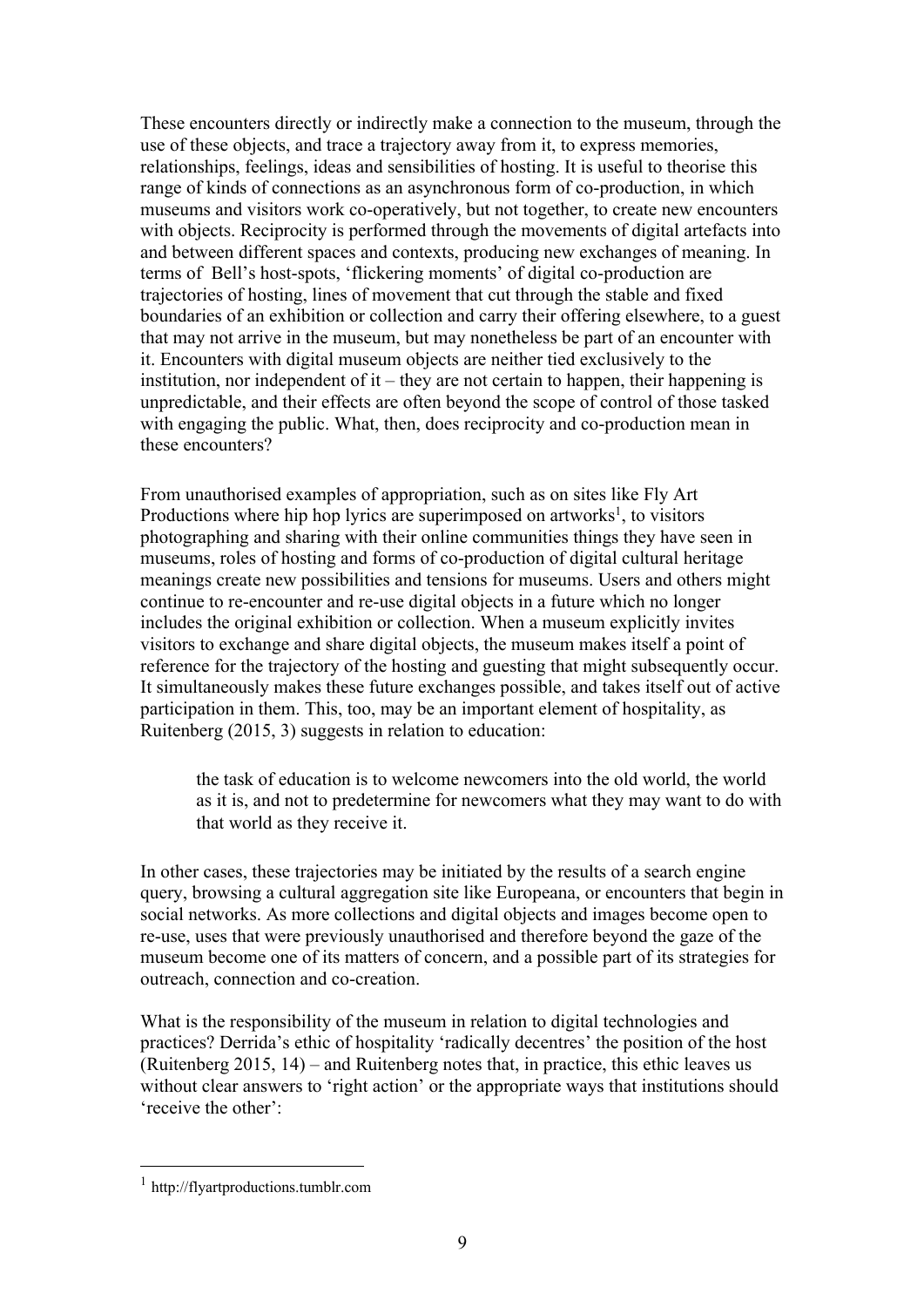While I must use reasoning in thinking about how I will receive the other, reasoning will only get me so far. The final decision is an actual de-cision, a cut, and not the outcome of a calculation. (21-2)

However, I suggest that the role of the museum in this context is to set up coproductive situations that can allow for multiple hostings and guestings, and, following Doron, inhabiting more uncertain, less secure positions in relation to its role as 'host'. Trajectory thinking can take account of changes and interactions that are be unexpected or surprising (Prior 2011), and ultimately influence how the cultural sector accounts for engagement and collaboration in their co-productive activities. I consider that digital co-production requires attention to four key elements: multiple times and spaces; challenges to the stability of relationships; the involvement of the 'unknowable other'; and a rethinking of hospitality. Each of these is introduced in turn, and then developed further in the Artcasting case study that follows.

**[B-Head]** Digital co-production unfolds across multiple times and spaces

The spatial and temporal disjointedness of digital co-production is its most remarkable and challenging feature, requiring a rethinking of notions of contact and collaboration. In the context of collaboration, co-creation and co-production, the perceived need for particular kinds of relationships and engagements – face-to-face, in person, synchronous, and often tightly orchestrated – shifts to make room for different possibilities. Existing examples of digital collaboration in the research literature, for example, Hogsden and Poulter's (2012) 'digital contact zones', are not always described as co-production, but looking at them through this lens can help to understand how thinking in terms of trajectories of engagement and reciprocity can be generative and useful.

**[B-Head]** Digital co-production challenges the stability of relationships between museum and visitor

Doron (2009) urges us to avoid 'equalizing' host and guest in trajectories of hospitality – to leave room for strangeness and difference: for the guest who may not appear, for hosting which may 'flicker' in and out of being, and for relationships to the institution to be transformed. This potential unbalance and strangeness is intensified by the way digital objects can circulate, change, split off, and be recontextualised or decontextualised (for example, through what boyd (2010) has referred to as 'context collapse'). This circulation makes Graham's (2016) notion of 'distributed responsibility' not only possible but indeed a primary mode through which digital co-production can take place. Some of the museum's responsibilities – to care for objects, for example – take on a different form in digital contexts and thereby make space for new relational possibilities around interpretation, access and what it means to learn from and with digital collections and objects.

**[B-Head]** Digital co-production involves the 'unknowable other'

The new relational possibilities of co-production can and sometimes must include entanglements with unknown others. This is a direct consequence of the increasing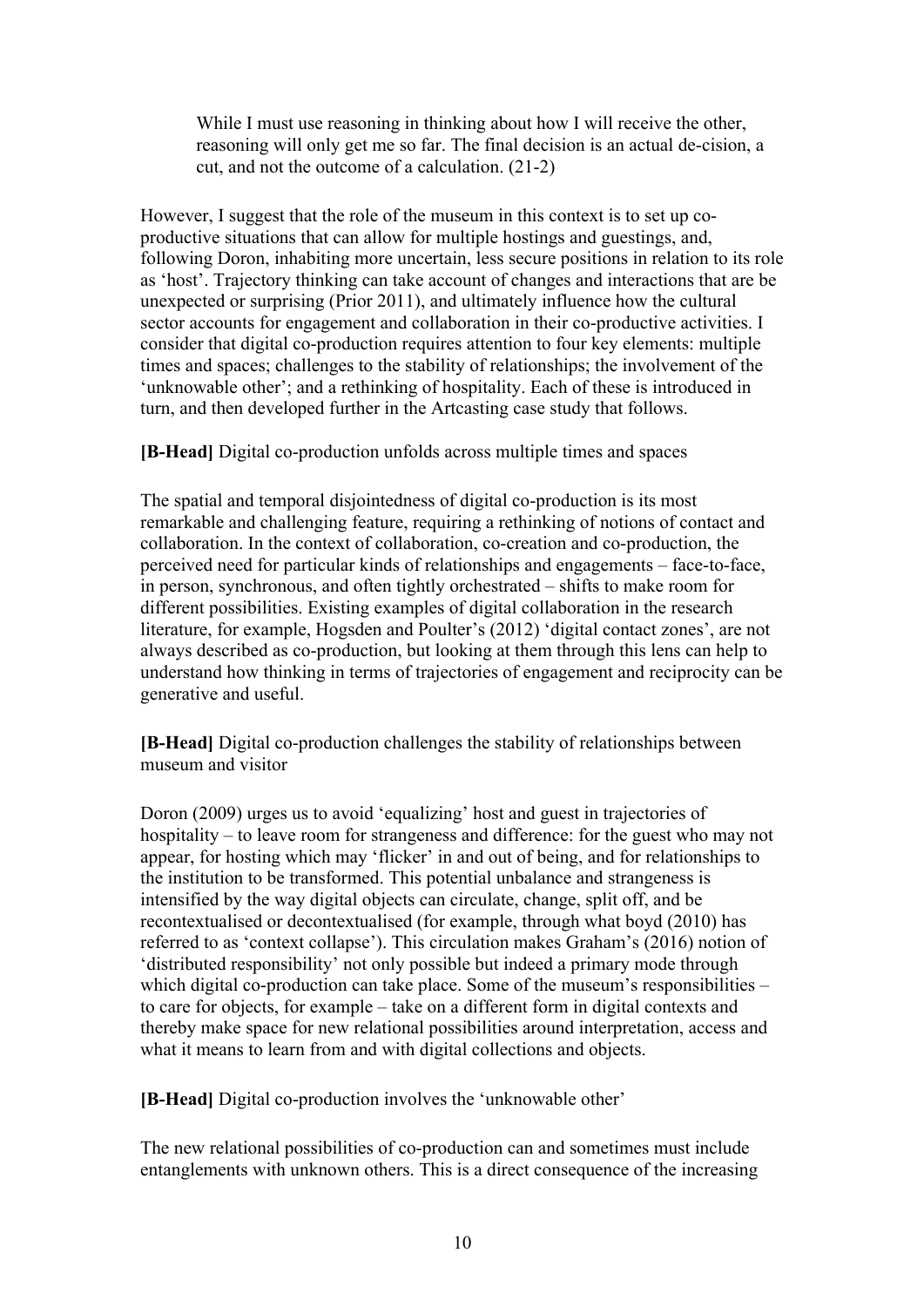openness of cultural institutions as they work to make their content, but also their practices, more digitally accessible to more people and uses. The emergence of priorities around open data indicates likely directions of travel and digital futures for museums, but has little to say about how these priorities will affect each museum's understanding of its visitors, or how it will conceptualise partnerships and coproduction when neither the digital objects nor their locations are controlled in the same way as before. Where and when people encounter, use, build on, share or otherwise engage with digital museum objects becomes increasingly uncertain, and their identities, needs and expectations of the museum less knowable. Hospitality, in this context, involves risk-taking and 'radical trust' (Russo et al. 2008).

**[B-Head]** Digital co-production invites a rethinking of hospitality

The paradox of hospitality can usefully be considered through mobilities thinking: the flickering of hostness and guestness; and trajectories, rather than positions, of hospitality. The three previous elements of digital co-production come together to invite us to rethink what we mean by hospitality – to take the valuable work that has so far informed co-production in the cultural sector and bring it together with an attunement to 'flickering' and the malleability of host and guest roles in digital contexts.

Aspects of these four elements can be found in other forms of co-production, but taken together they capture what is distinctive about digital co-production. Practice and thinking in the museum sector has grappled with the meanings of hospitality and the particular possibilities and challenges of digital engagement in many productive ways. My articulation of trajectories of hospitality builds on important work done by museum educators and scholars over several decades, building on crucial insights about the unpredictability of the visitor experience (Falk and Dierking 2000) and interpretation and meaning (Hooper-Greenhill 2000). Nevertheless, there is still a need for theoretical frameworks that help conceptualise engagement, learning and coproduction in digital contexts, and bringing together hospitality and mobilities theories offers a generative and useful approach for this work. In the case study that follows, I explore how this approach may be useful in practice both for designing and for analysing digital co-production in the museum.

**[A-Head]** Case study: Artcasting, mobilities and encounters

We never look at just one thing; we are always looking at the relation between things and ourselves. Our vision is continually active, continually moving, continually holding things in a circle around itself, constituting what is present to us as we are. (Berger 1986, 9)

Artcasting was a mobile application developed and piloted in 2015-16 as part of an Arts and Humanities Research Council-funded research project in the UK. The app invited visitors to selected exhibitions to choose an artwork and digitally 'cast' it on a trajectory to a new location, adding information about their choice of cast and their associations with the artwork, and potentially re-encountering their own or other artcasts in the future. With an emphasis on movement, trajectory and imagination, Artcasting offered a way of experiencing a gallery exhibition as mobile, open-ended,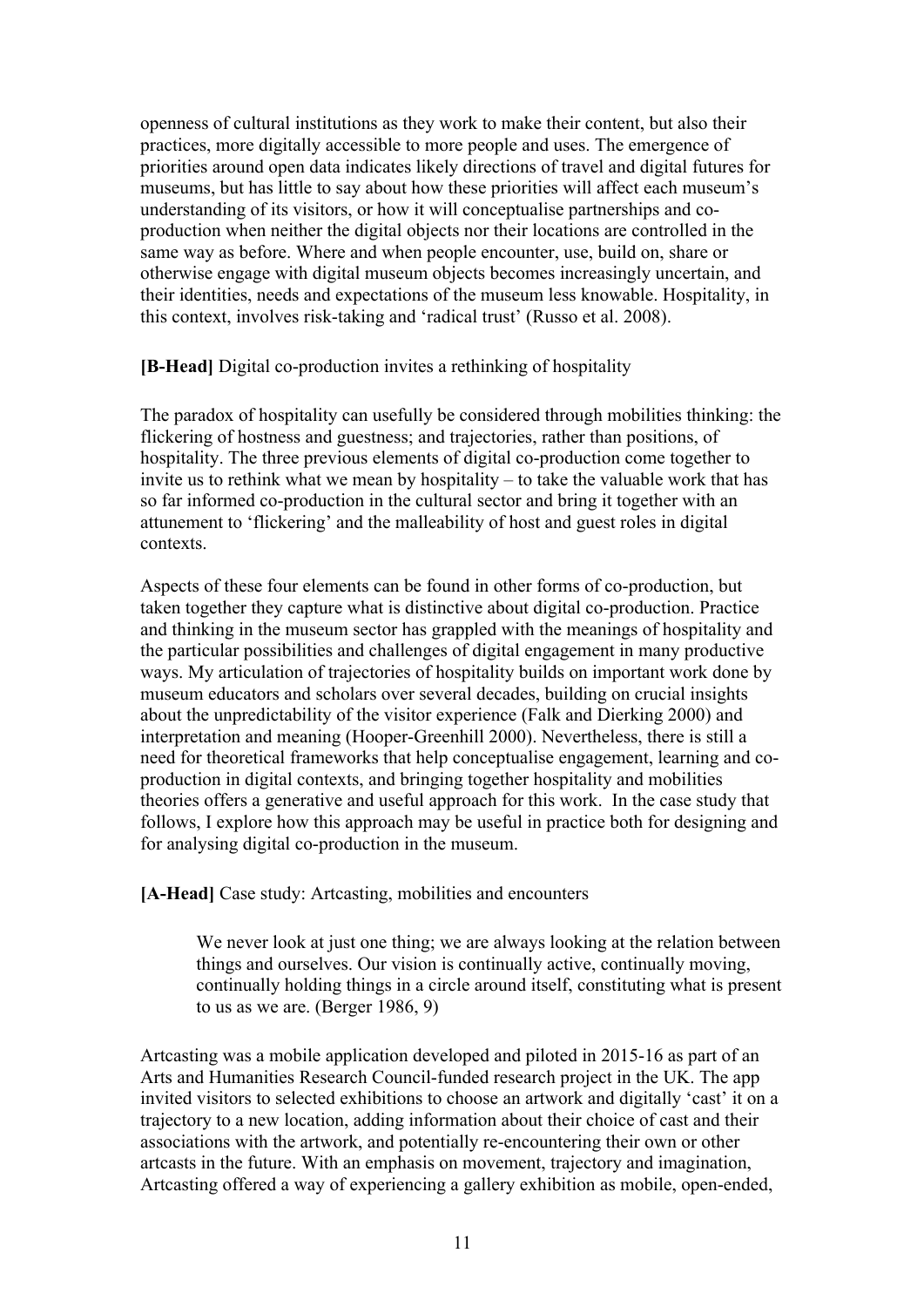and continually exposed to new interpretations and encounters. Artcasting was piloted in two ARTIST ROOMS exhibitions in 2015-16: ARTIST ROOMS: Roy Lichtenstein at the Scottish National Gallery of Modern Art, and Robert Mapplethorpe: The Magic in the Muse at the Bowes Museum.

ARTIST ROOMS is a collection of more than 1600 works of international contemporary art, jointly owned and managed by Tate & National Galleries of Scotland. ARTIST ROOMS On Tour shares the collection in a series of monographic exhibitions throughout the UK, organised in collaboration with local associate galleries of all sizes. It puts internationally important contemporary artworks in many locations that do not routinely have access to such works and puts the task of making them relevant in the hands of local galleries and users. It particularly aims to ensure the collection engages new, young audiences. The Artcasting platform invited visitors to selected ARTIST ROOMS exhibitions to digitally move or 'cast' artworks into other places and times, and to re-encounter and respond to artworks from beyond the gallery space. The record of these locations, journeys, encounters and responses, in turn, helped the galleries and researchers consider the evaluation of visitor engagement in new ways (Ross et al. 2017).

The process of Artcasting involved selecting an artwork, either while engaging with it in the museum or gallery, or after the visit; creating an artcast by choosing where, when and why the artcast was to be sent; and encountering or re-encountering artcasts at other places and times, possibly responding to these encounters by 're-casting' to third location. The app showed lines tracing the journeys made by each artwork, and were dashed where a journey was in progress to a future arrival time (Figure 2).

## **[Figure 2]**

**[Figure 2 caption]** Figure 2: lines of trajectory showing artcasts as they moved

The app provided the means to choose the time of arrival for a cast artwork, and also the speed at which an artwork travelled to its destination.

Analysis of three artcasts illustrates artcasting's trajectory of hospitality: namely that it can be understood as a form of public interpretation of the artwork, where visitors are creating new and varied encounters with art in new places and times – the gallery guest becoming the host of a new exhibition. Each example is an idiosyncratic, personal response to the selected artwork. These interpretations bear no direct relationship to the official interpretations of the works offered by ARTIST ROOMS, and the locations chosen for the artworks are similarly not directly associated with the artist or the historical context of the works2.

**[B-Head]** Artcast 1: 'Tobermory' (artcast of Reflections on Crash by Roy Lichtenstein, sent to Tobermory on the Isle of Mull, Scotland)

 $2$  this was common in the 167 artcasts analysed as part of the project, though there were also a number of casts which did make explicit reference to art history or knowledge of the artist.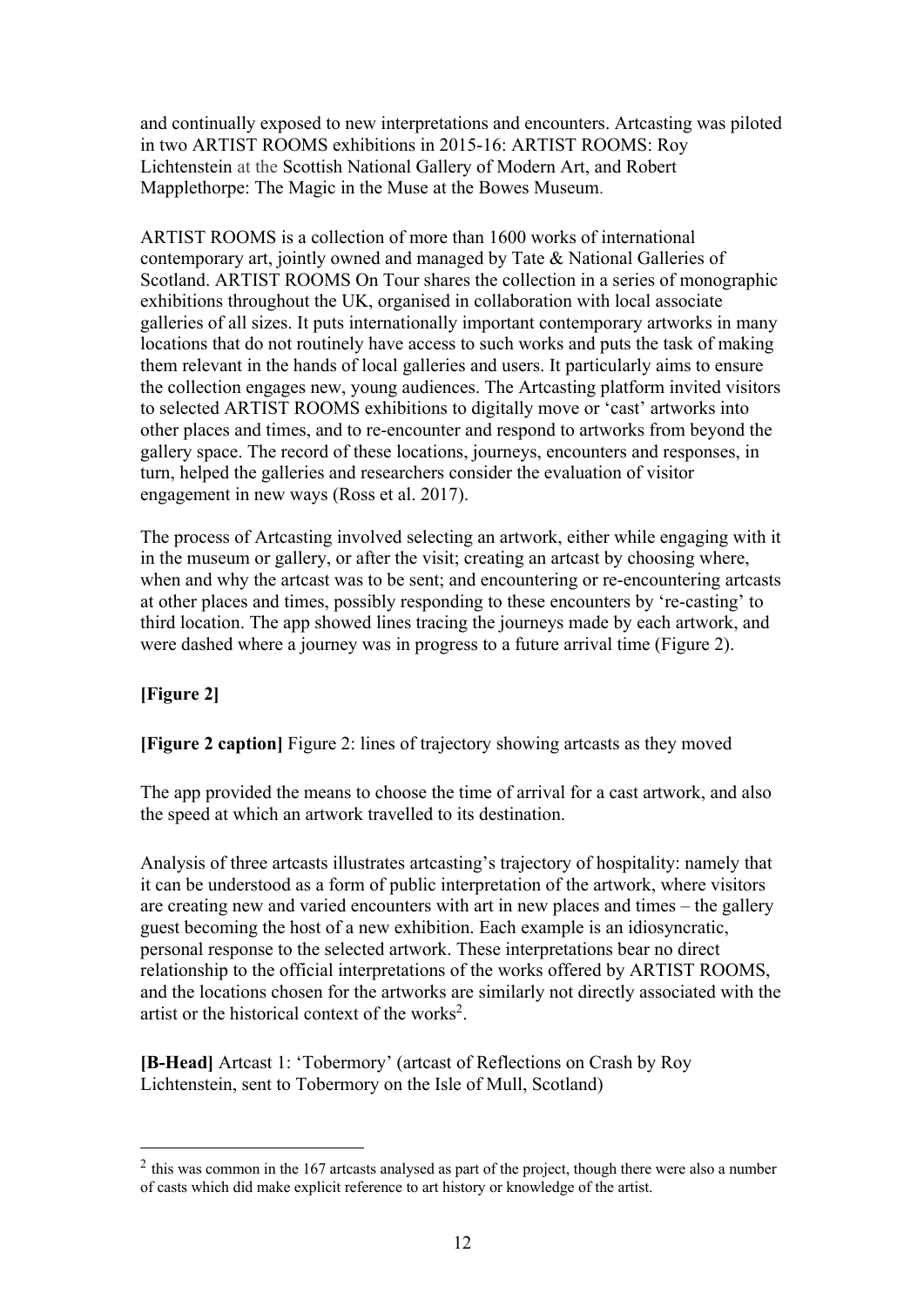This artwork reminds me of a treehouse my brother and I built one summer, in the woods by our house. Ramshackle and held together with string and rope, we were convinced it was the best house ever built! It crashed to the ground within an hour of completion.

This cast invites the viewer to associate this image with a memory of childhood, both idyllic and dramatic. The 'stereotypical masculine hero'<sup>3</sup> satirised in the artwork is transformed to evoke two children's misplaced confidence in their 'ramshackle' creation. This connects in an oblique way with Foster's (2012) account of Lichtenstein's commentary on the politics of gender representation. At the same time, it evokes a set of ideas about playfulness, creativity and failure, and is affectionate in tone. The cast travels in space and time to deliver a pop art classic to the woods of a Scottish island.

**[B-Head]** Artcast 2: 'European Parliament' (artcast of Lowell Smith by Robert Mapplethorpe, sent to Brussels, Belgium)

this is a reminder to me and my fellow MEPs to look after and welcome people fleeing conflict who are hanging onto life in the most difficult of circumstances

This cast uses what the ARTIST ROOMS text about the artwork describes as a fairly typical Mapplethorpe combination of a close up of a human body and abstract background4 to make a pointed political statement about refugees and asylum seekers at a time of intense debate about these issues. The sender of the cast self-identifies as a Member of the European Parliament, and frames the cast as a reminder 'to me and my fellow MEPs'. The name of the photograph is that of the subject, the American ballet dancer Lowell Smith. But the photo is reinterpreted as a generic person 'fleeing conflict' and 'hanging on to life'. The cast is addressed to specific people, but it has a doubly performative dimension, in that it also functions as a message to others who view the cast about the sender and his or her politics and commitments.

**[B-Head]** Artcast 3: 'My old home' (artcast of Water Lilies with Cloud by Roy Lichtenstein, sent to Liaoning Province in China)

'Lotus is often seen as an Eastern symbol. It reminds me of my home country. The work might appear in a dream of my home. Hmm I really want to have that dream in the bed of my old house.'

This final example artcast is a more introspective one, with the caster beginning with an explanation of the meaning of the lotus in their home country of China. The symbolism of the lotus is associated with a dream state, and the imagined dream, in turn, produces a longing for another home. The layers of desire expressed in the cast – for a particular symbol to appear in a dream in a place left behind – are rich and

 <sup>3</sup> Summary of *Reflections on Crash*, Tate web site. http://www.tate.org.uk/art/artworks/lichtensteinreflections-on-crash-al00368

<sup>4</sup> http://www.tate.org.uk/art/artworks/mapplethorpe-lowell-smith-ar00161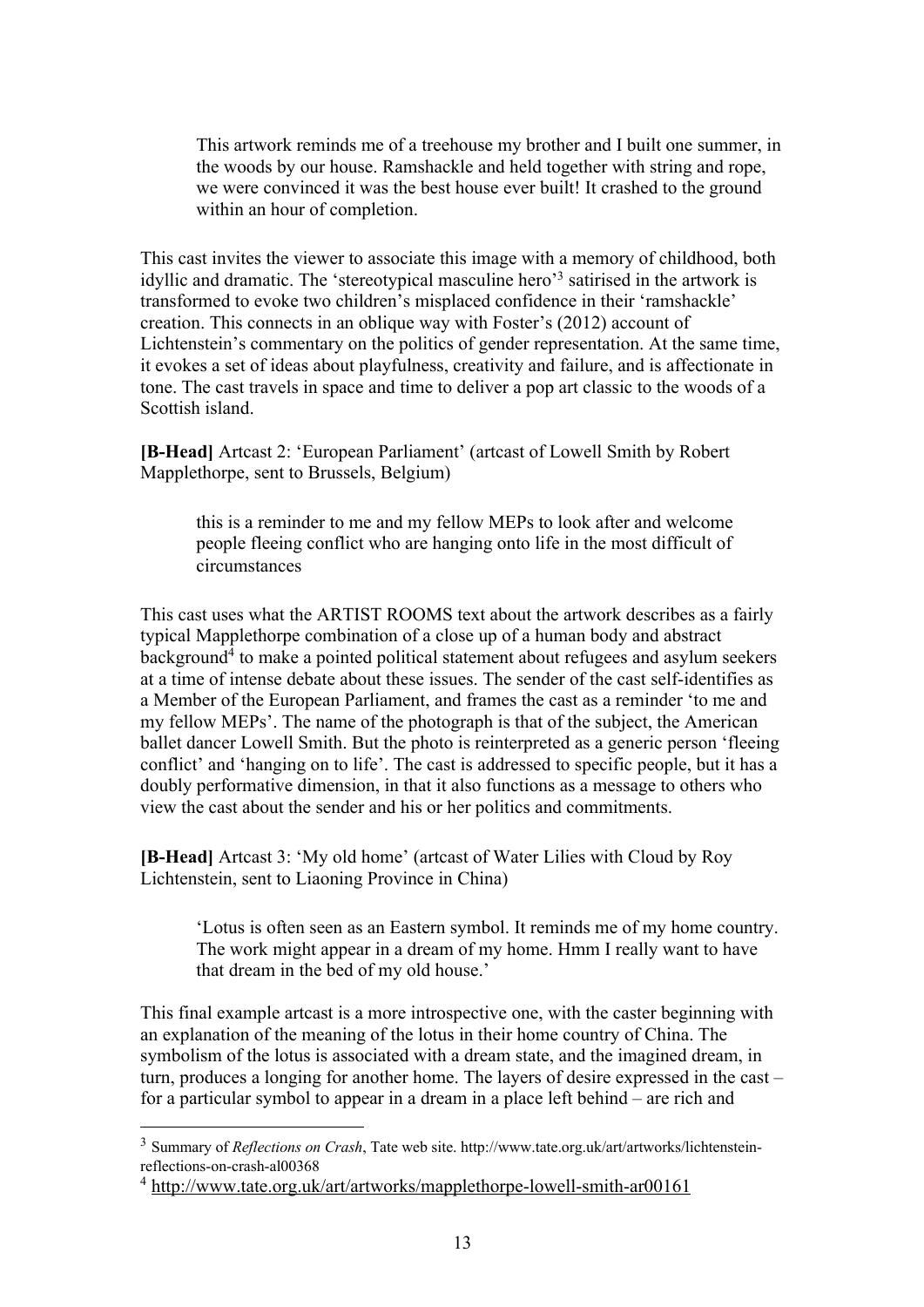evocative. The ARTIST ROOMS description of the artwork focuses exclusively on its technical dimensions, describing it as part of a group of six works 'paying homage to ... Monet<sup>15</sup>, while the artcast gives an emotional, personal framing of the work.

Together, these three artcasts demonstrate the shift between guest and host as each author reinterprets artworks to send a message, share an association, or perform a memory. In each case the caster takes an artwork, the gallery setting and context, and perhaps some of the interpretative material offered by the host gallery, and produces their own meanings and narratives, linked to place. The design of the app and accessibility to other visitors meant that these narratives could be viewed by others, and the artcasts could contribute to their own relationship to the artwork and to the place the cast was sent. Each artcast became a host-spot for a new set of interpretations.

Returning to the elements of digital co-production outlined in the previous section, we can use them to reflect on both the design and the analytic possibilities of artcasting to arrive at a useful understanding of what this project did and the ideas it opens up.

**Designing for multiple times and spaces.** The design of the app and the process of casting foregrounded the 'out-of-jointness' of the interaction between gallery and visitor. The app was designed to be used in the gallery – indeed, in the period of this project it could only be activated with a code available on the printed leaflet in the gallery. Some users encountered the app by independently picking up a leaflet or exploring the in-gallery materials, others were invited by the research team as they passed through the space, and still others attended events and workshops in which it was being used. Regardless, once a cast was created, it was unmoored from both the location and the timeframe of the gallery – able to be sent forwards or backwards in time, and to any location on earth. Users of the app could navigate around the map at any time and see the casts sent by others. The temporality of the process could therefore be significantly out of sync with the timeframe of the exhibition to which it referred.

**Involving the 'unknowable other'.** On a practical level, like many engagement projects in museums, use of Artcasting was entirely voluntary and we did not know for certain who would be attracted by or willing to engage with it. In addition, the design of the app invited users to enter their age range and postcode, but this was optional, and the first iteration did not account for people using the app in pairs or groups (which some did). The choice to gather minimal demographic information was deliberate, and aligned with the project's aim to think inventively about evaluation (Ross et al. 2017) and find new ways to represent engagement. The identity of individual visitors was less important to our analysis than an understanding of how the movement of artworks, people, ideas and inspiration might offer something generative to the cultural heritage sector (Ross et al. 2018). This aligns theoretically with Derrida's (2000) observation that hospitality concerns relationships with foreigners or strangers (Dufourmantelle highlights the double meaning of 'l'etranger' in her translator's notes on these lectures, p.ix). Contemporary evaluation practice attempts to neutralise the 'otherness' of the visitor, to categorise and translate the

 <sup>5</sup> https://www.nationalgalleries.org/art-and-artists/133662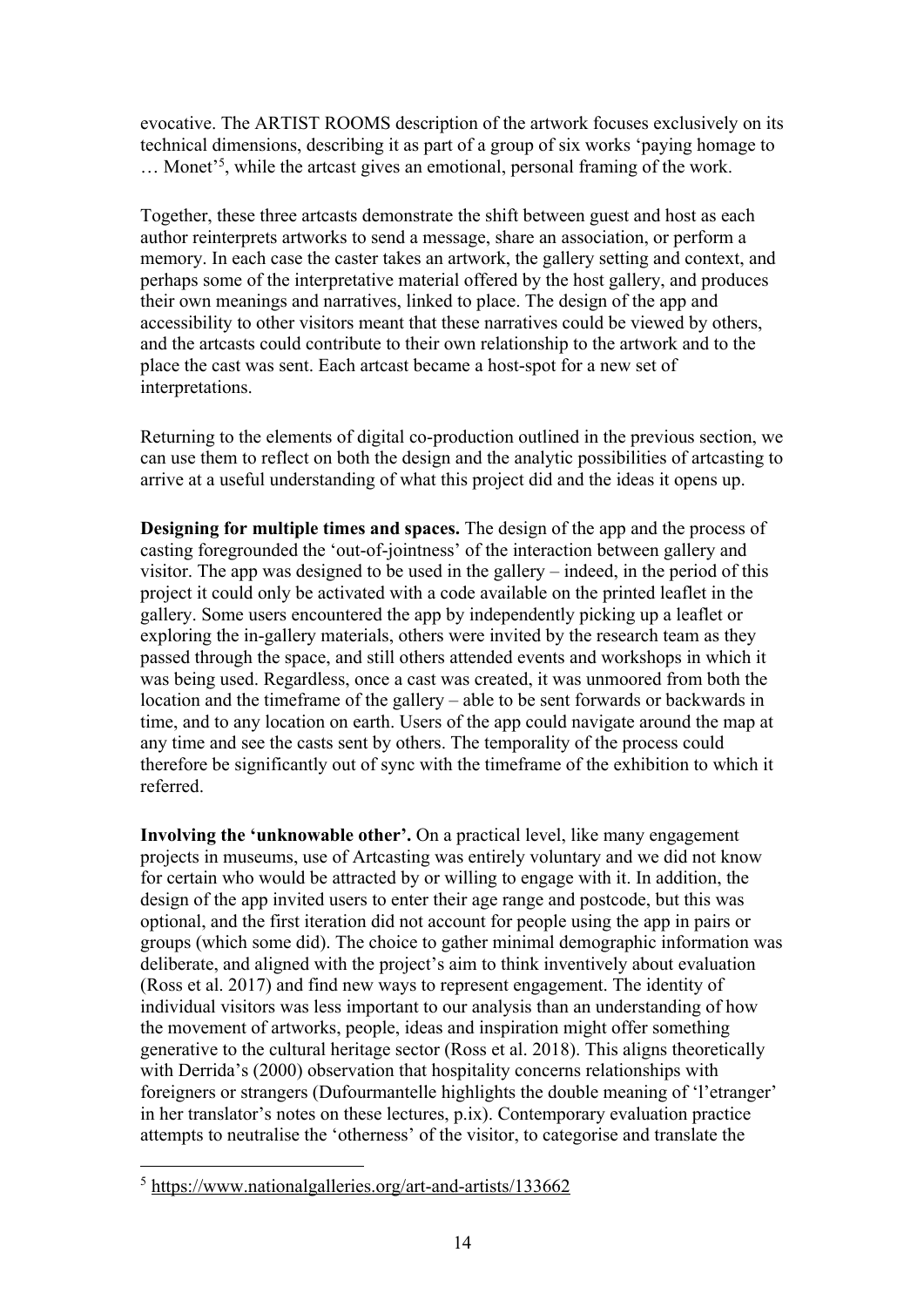visitor's experience into instrumental forms (Belfiore and Bennett 2010). This invokes what Derrida (2000, p.15) refers to as the first question of hospitality: 'must we ask the foreigner to understand us, to speak our language…so as to be able to welcome him into our country?'. The researchers and partners in Artcasting were interested in preserving difference, and our analysis of artcasting data followed this principle (Ross et al. 2018).

**Challenging the stability of relationships between gallery and audience.** The project's orientation was equally one of encouraging visitors *in*, and extending the reach of exhibitions *outwards*, into new times and spaces. In the first sense, framed in terms of evaluation of visitor engagement, the data was collated and visualised through a dashboard interface to which the galleries had access, and was a novel, but not especially challenging, mode of user response. It could be kept safely within the bounds of the typical visitor-gallery power dynamic, where specific user-generated content is provided at the behest of the gallery and is controlled and interpreted by gallery professionals for their own purposes – in this case, to contribute to stories of engagement and to help develop the gallery's understanding of visitor experiences. At the same time, however, this process was a form of public interpretation of the artwork, an interpretation which could be encountered by any user in a spatial and temporal location beyond the gallery. Artcasting's attention to movement, time and trajectory had the effect of pushing future engagement beyond the boundaries of the institution. The app allowed users to both send and receive artcasts; so users moved between being host and guest in relation to the reconfigured exhibition. These 'flickering moments' were visualised and understood as trajectories, altering the boundaries of the exhibition and producing less-stable dynamics and roles for the gallery.

**Inviting a rethinking of hospitality.** One of the distinctive design elements of the app was its 're-encountering' functionality, designed to use location-aware smartphone technology, where any user with the app installed on their own device would receive a notification if they went to a physical location to which an artcast had been sent (see Figure 3). Users could choose to re-cast any artcast, including ones they encountered in physical locations. Each new location would become part of the imagined journey of the chosen artwork.

## **[Figure 3]**

**[Figure 3 caption]** Figure 3: image of Artcasting 'encounters' notifications.

While the pilot was too small in scope for this design element to be experienced by many users (there were limited numbers of users and infinite places to which artcasts could be sent), the re-encountering functionality generated some particular conceptual tensions which can be best understood through trajectory thinking. In effect, usergenerated selections of space and time became potential exhibition spaces in their own right: and walking into an artcasting 'geofence'6 and receiving a notification

 <sup>6</sup> 'a virtual perimeter for real-world geographic areas. …When the location-aware device of a location-based service user enters or exits a geo-fence, the device receives a…notification.' http://en.wikipedia.org/wiki/Geofence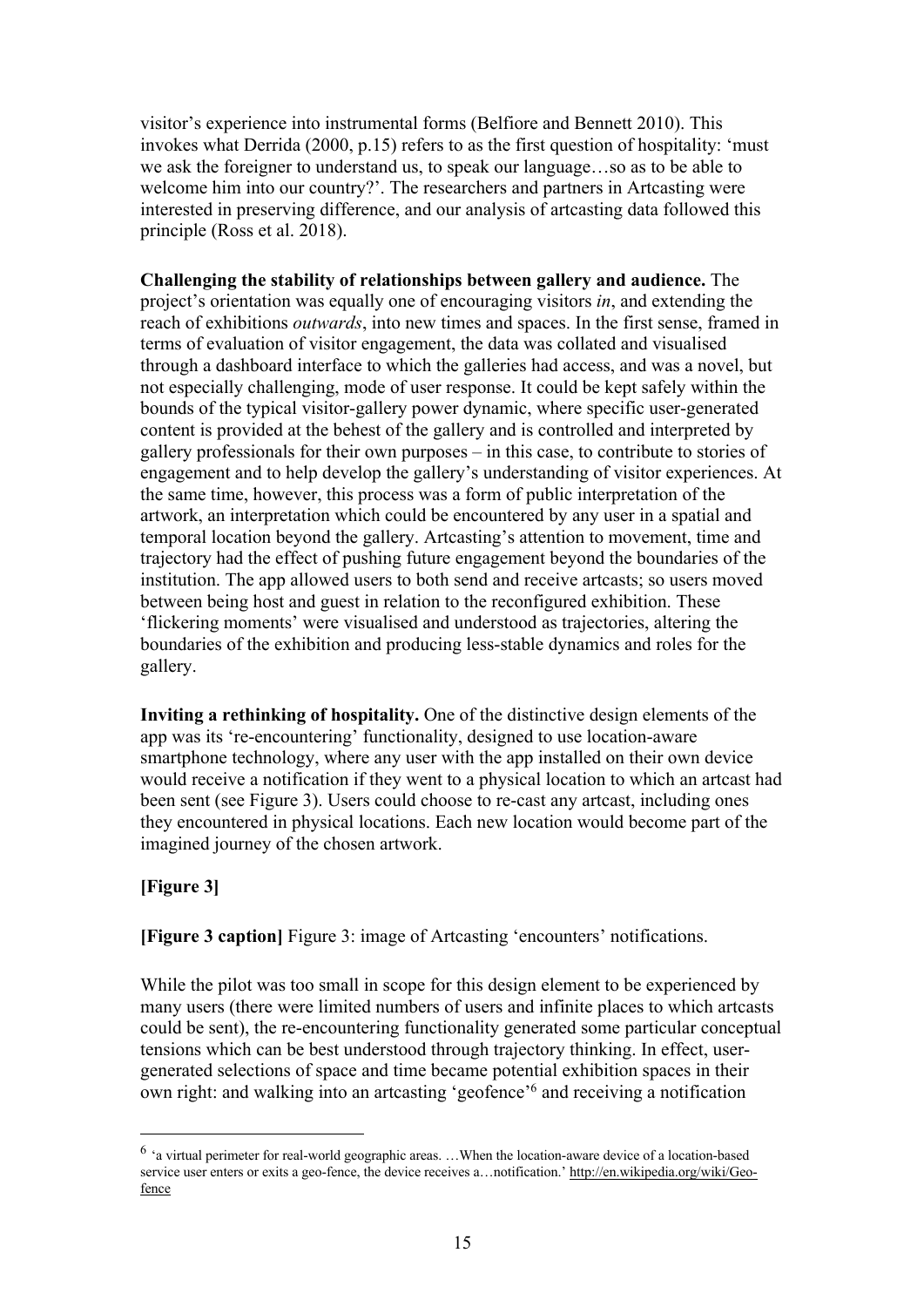would mean performing the role of exhibition visitor, wherever or whenever that occurred. This power, to create virtual exhibition spaces for other users, in any location, which may outlast the original exhibition of the artworks being reencountered, was intended as a form of co-production. Perhaps because it was more conceptual than realised, partners' shifting relations of hospitality – including of being a 'guest' of this new exhibition – were not a matter of extensive discussion during the project period. However, for at least one partner the project has led directly to the design and early development of engagement projects which are keyed into new relations of anonymity, power and interpretation. Co-production projects and activities have tended to limit the activity of participants – often for well-intentioned reasons like making the experience accessible and avoiding asking too much of them. However, there is considerable scope in digital environments for considering how to take account of the unpredictability of hospitality and its possible continuing movement and future trajectories. This project indicated one way this might be accomplished.

### **[A-Head]** Conclusion

This article has explored *digital co-production*, and how theories of mobility and hospitality – exemplified by *trajectories of hospitality* – can give useful insights into these processes. It introduced four key elements of digital co-production, and the example of the Artcasting research project showed how these elements played out in one particular context, and with a focus on evaluating visitor engagement with art.

Two main implications for practice flow from these key elements of digital coproduction. First, digital co-production can be unstable in multiple ways: hospitality means taking account of such instability. Second, and related to this, we should *expect*  digital cultural heritage users to take the hospitality that has been offered and do something new with it. Fundamentally, this means that digital co-production does not begin and end with space officially created for this purpose. The meanings, engagements and circulations of power around objects, collections and exhibitions may appear in unexpected, and sometimes unauthorised, spaces, and continue to move. Digital and mobile engagement platforms and projects may generate unpredictable new 'exhibitions', potentially reaching people who have never been visitors to the museum, but who are tapping into the movement and trajectory of exhibitions and objects.

These realities can be both problematic and generative for the museum, and its responsibilities to make visitors welcome and to support their engagement with its collections are shifting and will continue to shift as digital objects, visitors and museum content circulate within and beyond locations where host and guest positions and roles are clear. Going further, collaborative creation of new meanings, partnerships and experiences in digital contexts can be temporally and spatially disjointed, unstable, and involve stranger and more diverse encounters than current understandings of co-production can easily account for. Understanding and working with hospitality as a trajectory of relations and practices will help support museums' digital and co-productive aspirations and innovations.

These observations are theoretically compatible with relational and sociomaterial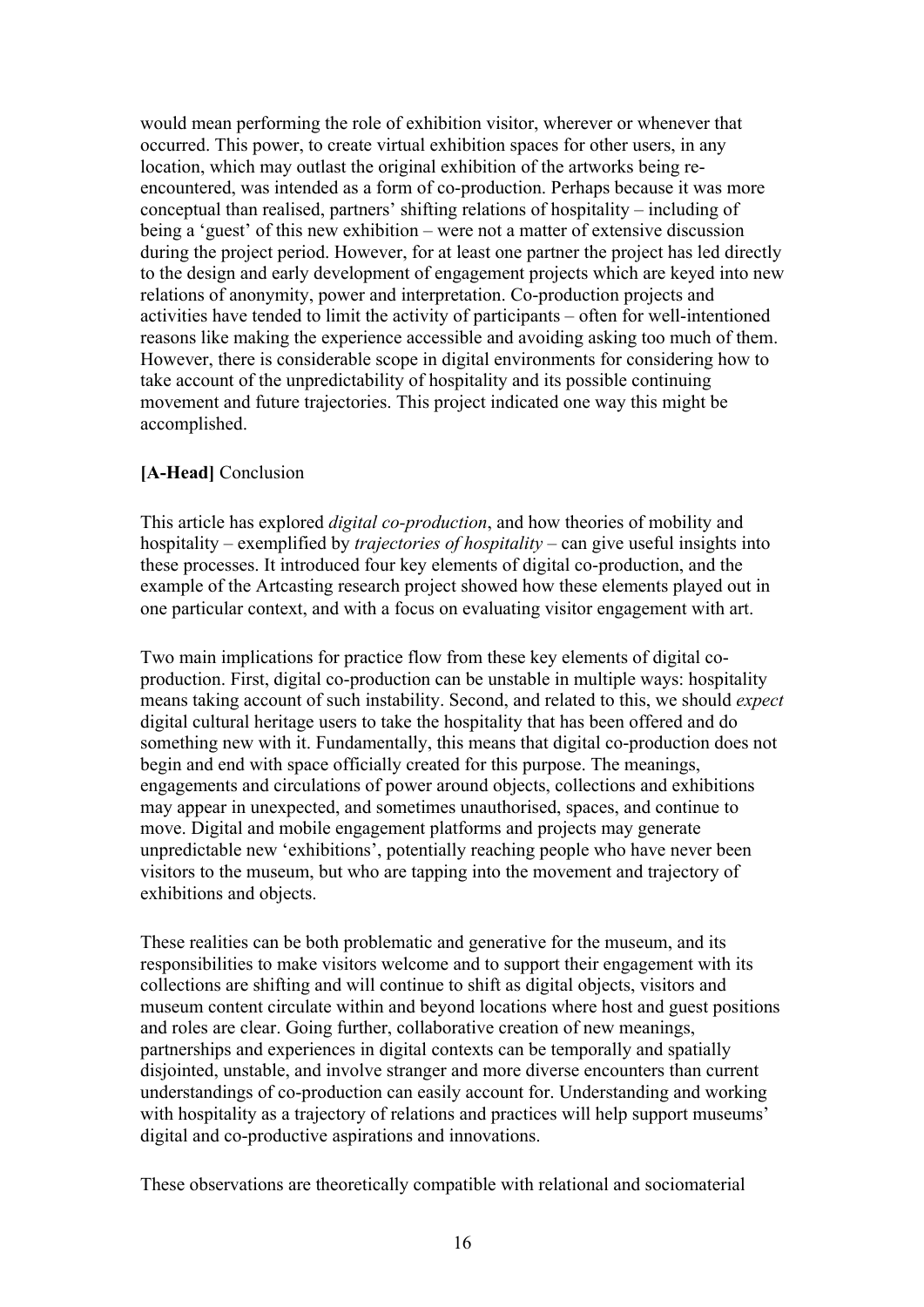claims about the nature of co-production and the involvement of both human and nonhuman actors. As we saw from the example of Artcasting, digital co-production shifts, rather than resolves, tensions of participation, power and control generated by coproduction as it is often practiced in cultural heritage settings. When participation becomes less controllable, and less predictable, in digital spaces, museums and galleries may struggle to assert their authority or position themselves as welcoming hosts. Who is understood to be a guest in such encounters is a matter of considerable uncertainty, as shown by ongoing debates about how museums should position themselves in relation to authorised and unauthorised use of digital resources (Eschenfelder and Caswell 2010). Nevertheless, this shift in perspective and the inclusion of these types of interactions under the conceptual umbrella of coproduction gives us new insights for working productively with these tensions. In particular, the trajectory is a useful concept for both planning and analysing the coproduction work that is being done by museum digital engagement activities that are spatially and temporally out-of-joint, and that invite the participation of 'the other' in new and unexpected ways.

#### **[A-Head] Acknowledgements**

The ideas articulated here first took shape in a presentation to the Association of Critical Heritage Studies conference in Montreal in 2016, and I was grateful for the discussions the co-production theme generated. I appreciated the feedback and comments from the anonymous reviewers of this article. Thanks to Philippa Sheail, Claire Sowton, Chris Speed, Jeremy Knox and Sian Bayne, and colleagues at the National Galleries of Scotland, Tate and the Bowes Museum. This work was supported by the UK's Arts and Humanities Research Council, grant number AH/M008177/1.

#### **[A-Head] References**

- Ashley, Susan L. T. 2014. '"Engage the World": Examining Conflicts of Engagement in Public Museums'. *International Journal of Cultural Policy* 20 (3): 261–80. https://doi.org/10.1080/10286632.2013.808630.
- Belfiore, Eleonora, and Oliver Bennett. 2010. 'Beyond the "Toolkit Approach": Arts Impact Evaluation Research and the Realities of Cultural Policy-Making'. *Journal for Cultural Research* 14 (2): 121–42. https://doi.org/10.1080/14797580903481280.
- Bell, David. 2012. 'Moments of Hospitality'. In *Mobilizing Hospitality: The Ethics of Social Relations in a Mobile World*, edited by Jennie Germann Molz and Sarah Gibson. Ashgate Publishing, Ltd.
- Berger, John. 1986. *Ways of Seeing*. London: BBC.
- boyd, danah. 2010. 'Social Network Sites as Networked Publics: Affordances, Dynamics, and Implications'. In *A Networked Self*, 47–66. Routledge.
- Charitonos, Koula, Canan Blake, Eileen Scanlon, and Ann Jones. 2012. 'Museum Learning via Social and Mobile Technologies: (How) Can Online Interactions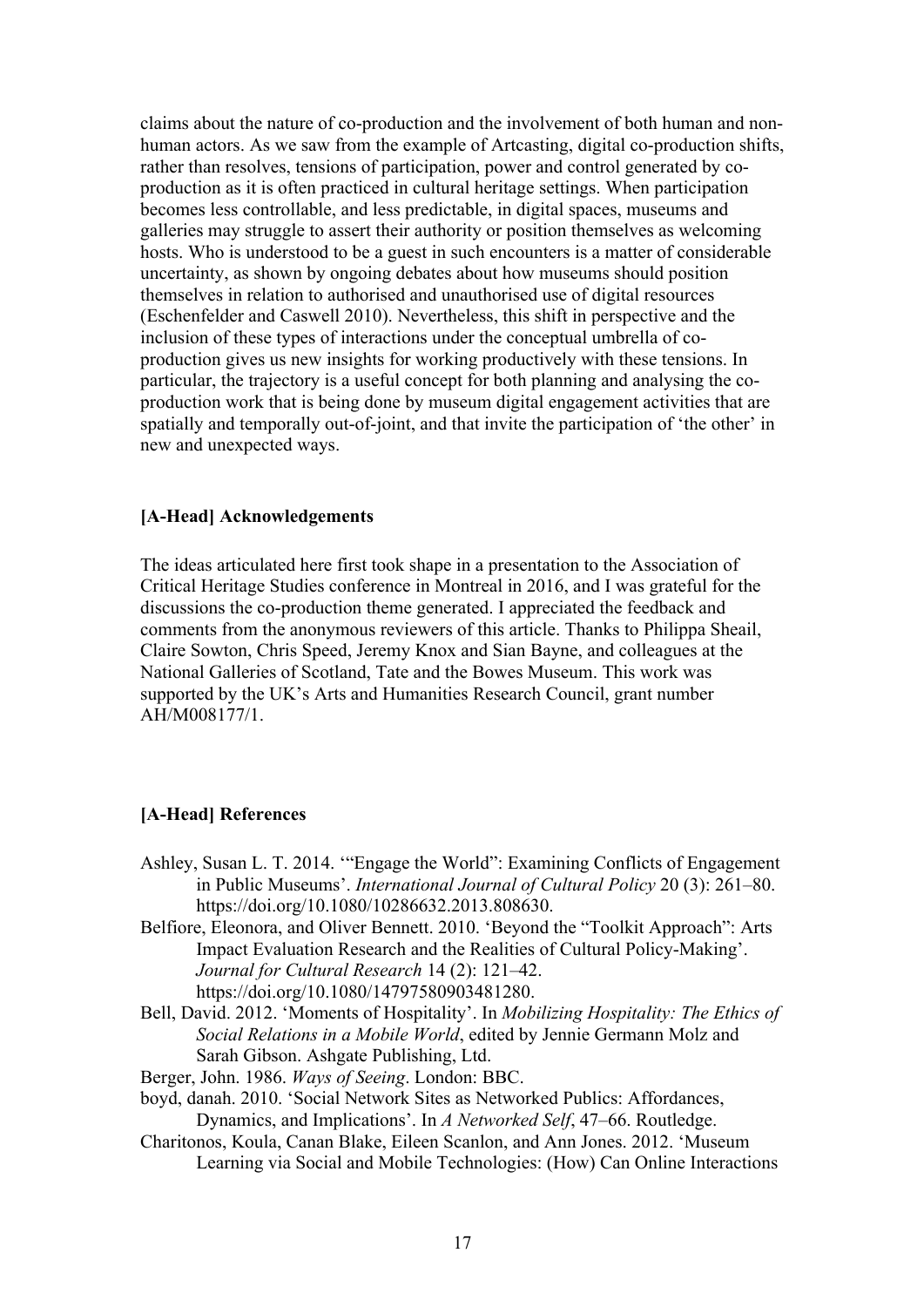Enhance the Visitor Experience?' *British Journal of Educational Technology* 43 (5): 802–19. https://doi.org/10.1111/j.1467-8535.2012.01360.x.

- Cresswell, Tim. 2011. 'Mobilities I: Catching Up'. *Progress in Human Geography* 35 (4): 550–58. https://doi.org/10.1177/0309132510383348.
- Derrida, Jacques. 2000. 'Hostipitality'. *Angelaki* 5 (3): 3–18. https://doi.org/10.1080/09697250020034706.
	- ———. 2005. 'The Principle of Hospitality'. *Parallax* 11 (1): 6–9.
		- https://doi.org/10.1080/1353464052000321056.
- Derrida, Jacques, and Anne Dufourmantelle. 2000. *Of Hospitality*. Stanford University Press.
- de Souza e Silva, Adriana. 2006. 'From Cyber to Hybrid Mobile Technologies as Interfaces of Hybrid Spaces'. *Space and Culture* 9 (3): 261–78. https://doi.org/10.1177/1206331206289022.
- Dikeç, Mustafa, Nigel Clark, and Clive Barnett. 2009. 'Extending Hospitality: Giving Space, Taking Time'. *Paragraph*, 1–14.
- Doron, Edith. 2009. 'At Hospitality's Threshold: From Social Inclusion to Exilic Education'. *Curator: The Museum Journal* 52 (2): 169–182.
- Dowler, Lorraine. 2013. 'Waging Hospitality: Feminist Geopolitics and Tourism in West Belfast Northern Ireland'. *Geopolitics* 18 (4): 779–99. https://doi.org/10.1080/14650045.2013.811643.
- Eschenfelder, Kristin R., and Michelle Caswell. 2010. 'Digital Cultural Collections in an Age of Reuse and Remixes'. *Proceedings of the American Society for Information Science and Technology* 47 (1): 1–10. https://doi.org/10.1002/meet.14504701045.
- Falk, John H., and Lynn D. Dierking. 2000. *Learning from Museums: Visitor Experiences and the Making of Meaning*. AltaMira Press.
- Foster, Hal. 2012. *The First Pop Age*. Princeton: Princeton University Press.
- Graham, Helen. 2016. 'The "co" in Co-Production: Museums, Community Participation and Science and Technology Studies'. *Science Museum Group Journal* 5 (5). https://doi.org/10.15180/160502.
- Grit, Alexander. 2013. 'Embodied Houses and the Initiation of Hospitality Experiences in the Zuiderzee Museum'. *Research in Hospitality Management* 2 (1/2). http://nisconline-

com.win9temp.helm4.co.za/index.php/rhm/article/view/207.

- Henning, Michelle. 2007. 'Legibility and Affect: Museums as New Media'. In *Exhibition Experiments*, 25–46. Blackwell.
- Hogsden, Carl, and Emma K. Poulter. 2012. 'The Real Other? Museum Objects in Digital Contact Networks'. *Journal of Material Culture* 17 (3): 265–86. https://doi.org/10.1177/1359183512453809.
- Hooper-Greenhill, Eilean. 2000. *Museums and the Interpretation of Visual Culture*. Abingdon: Routledge.
- Illeris, Helene. 2006. 'Museums and Galleries as Performative Sites for Lifelong Learning'. *Museum and Society* 4 (1): 15–26.
- Kidd, Jenny. 2014. *Museums in the New Mediascape: Transmedia, Participation, Ethics*. Ashgate Publishing, Ltd.
- Lashley, Conrad, and Alison J. Morrison. 2000. *In Search of Hospitality: Theoretical Perspectives and Debates*. Routledge.
- Lynch, Bernadette. 2009. 'Whose Cake Is It Anyway?: A Collaborative Investigation into Engagement and Participation in Twelve Museums and Galleries in the UK'. Paul Hamlyn Foundation.